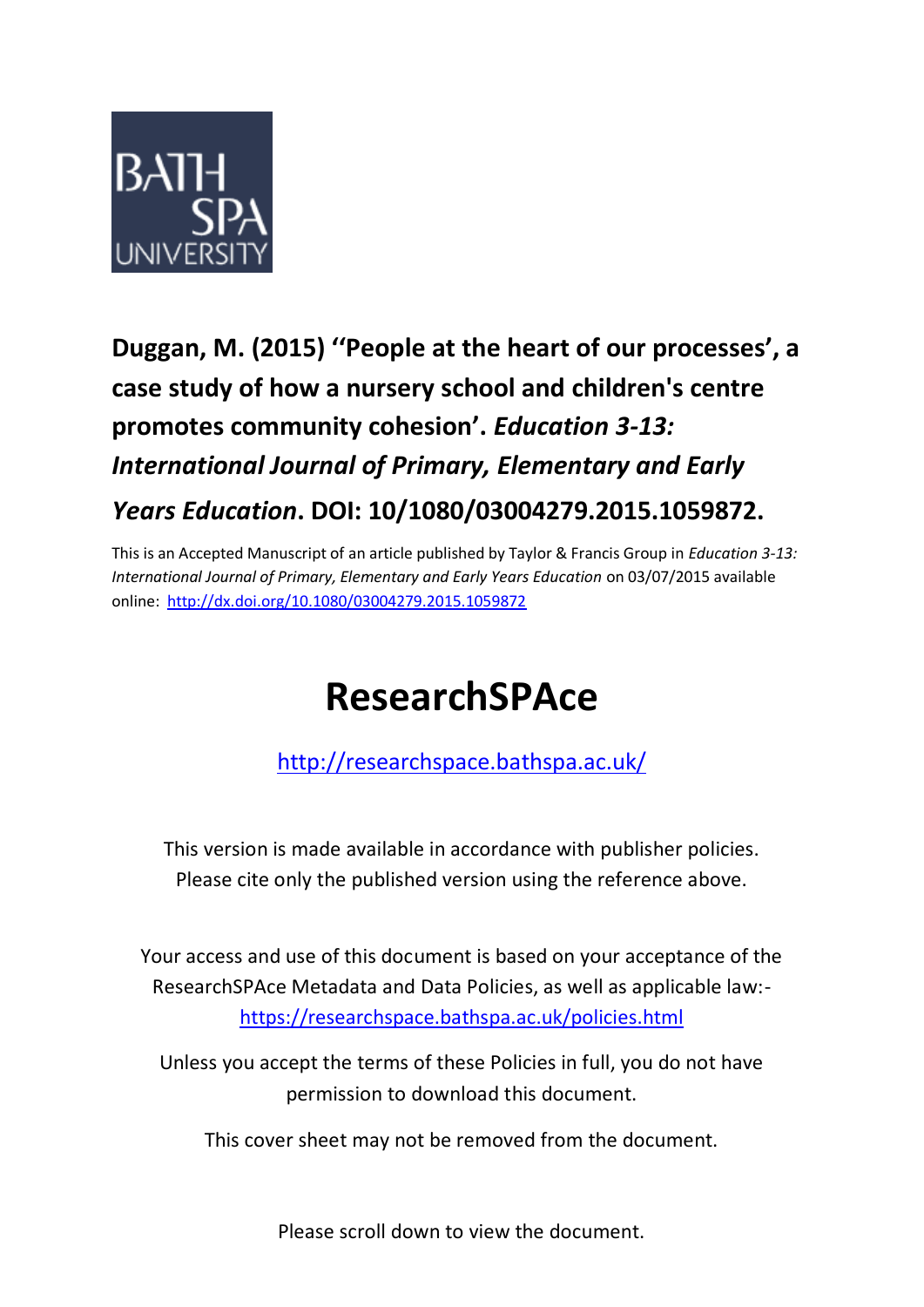# **'People at the heart of our processes', a case study of how nursery school and children's centre promotes community cohesion**

# **Abstract**

This article reports on a doctoral case study of how an English integrated nursery school and children's centre fulfils its legal duty to promote community cohesion. The provocation for the enquiry derives from the author's growing unease over the perceived limitations of a target-driven culture currently pervading English schools. A case is made for the importance of schools' community cohesion work; presented here as a potential vehicle with which to broaden and extend the school experience beyond the narrow individualistic confines imposed by current accountability frameworks.

**Key Words:** Community cohesion, site of attachment, rehumanising schools Word count 8535

# **Introduction**

Four years ago I attended an education conference on the theme of equalities and diversity. The profound sentiments expressed by the keynote speaker Rosemary Campbell Stevens, struck a chord. Her frank and life affirming narrative opened with poignant insights on her experiences as an immigrant child to the UK in 1950s. The grim picture she painted of her arrival was matched with equally disconcerting details of the subsequent challenges she faced as a teacher, working with underachieving, often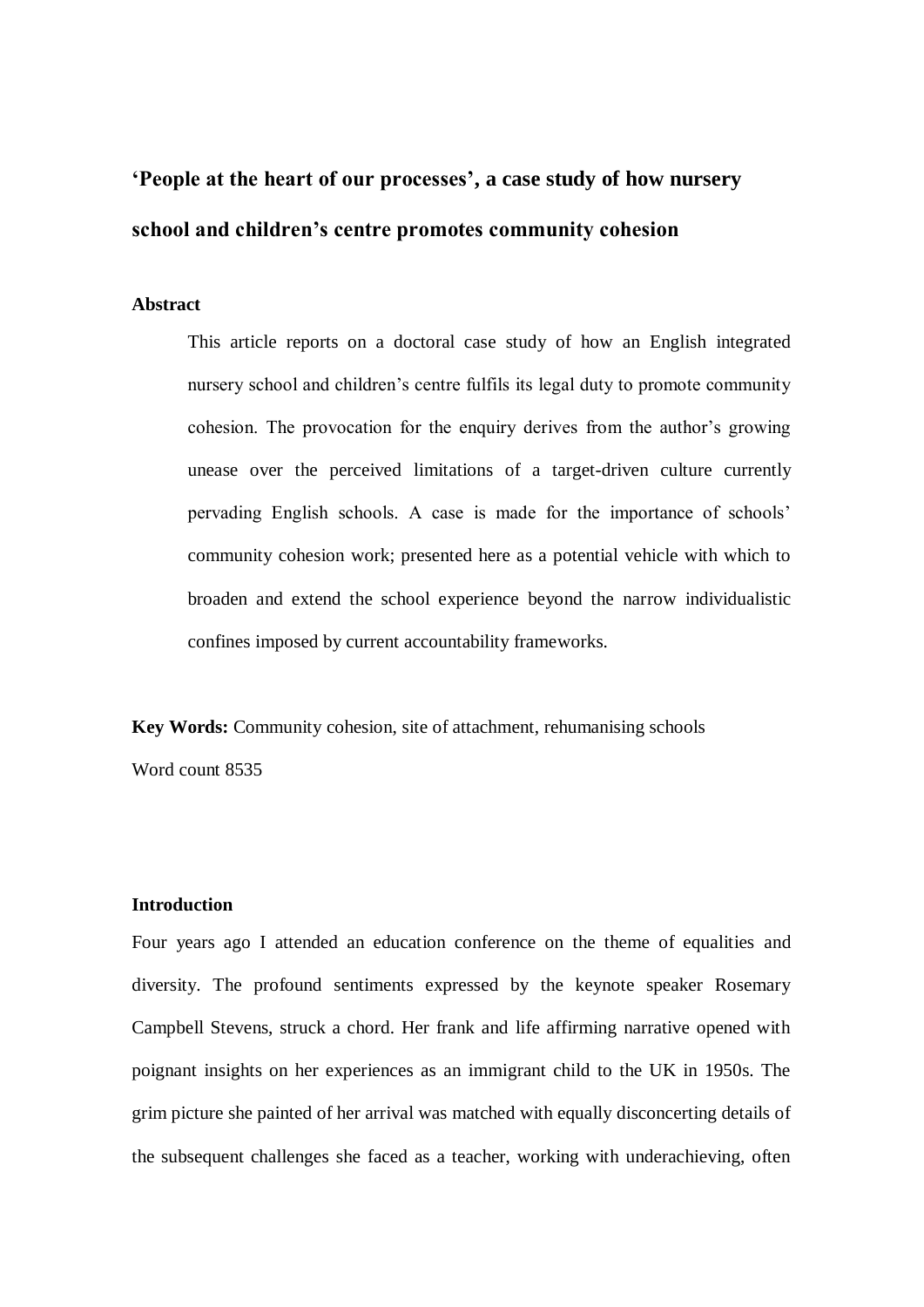low aspirational, disadvantaged children. Her rhetoric was well pitched; using the potent backdrop of social justice, she presented trenchant criticisms of the neo-liberal forces within our contemporary educational arena, which she denounced for the negative and dehumanizing impact they had on our pupils and society. As she concluded her passionate oratory she urged the audience to use their privileged position as educators to: pick up the gauntlet; to make a difference; and to work resolutely to 'rehumanize' schools. Social justice, she argued, might then be achieved.

Inspired to take up the challenge, I endeavoured to reify Campbell Steven's vision and to envisage what the role of 'rehumanising schools' might entail. Renowned for its humanistic principles and strong social pedagogical tradition, I was drawn to the Scandinavian educational model for support in distilling this somewhat nebulous concept. Danish author, Sommer helpfully encapsulates the essence of humanistic education as '...the acceptance of others in their own right and respect for the individual' (Sommer et al 2010:12), where, 'the more or less implicit goal is to build mutual relationships with other people' ... 'espousing an ideology with special considerations and accommodations for minority groups' (Sommer et al 2010:13). These definitions emphasise how people and their interdependent relationships are at the heart of the educational process and, as such, align with the argument presented by Nussbaum (1997) for schools to be reformed along humanitarian lines. Schools' priorities, Nussbaum argues, should include the development of students' capacity for genuine concern for others, both near and distant, and the promotion of 'narrative imagination' where children learn to understand what it's like to be in the shoes of others (Nussbaum 2010:95).

Motivated to anchor this new source of inspiration into a test bed of social reality, I sought a suitable research focus – one that could be investigated and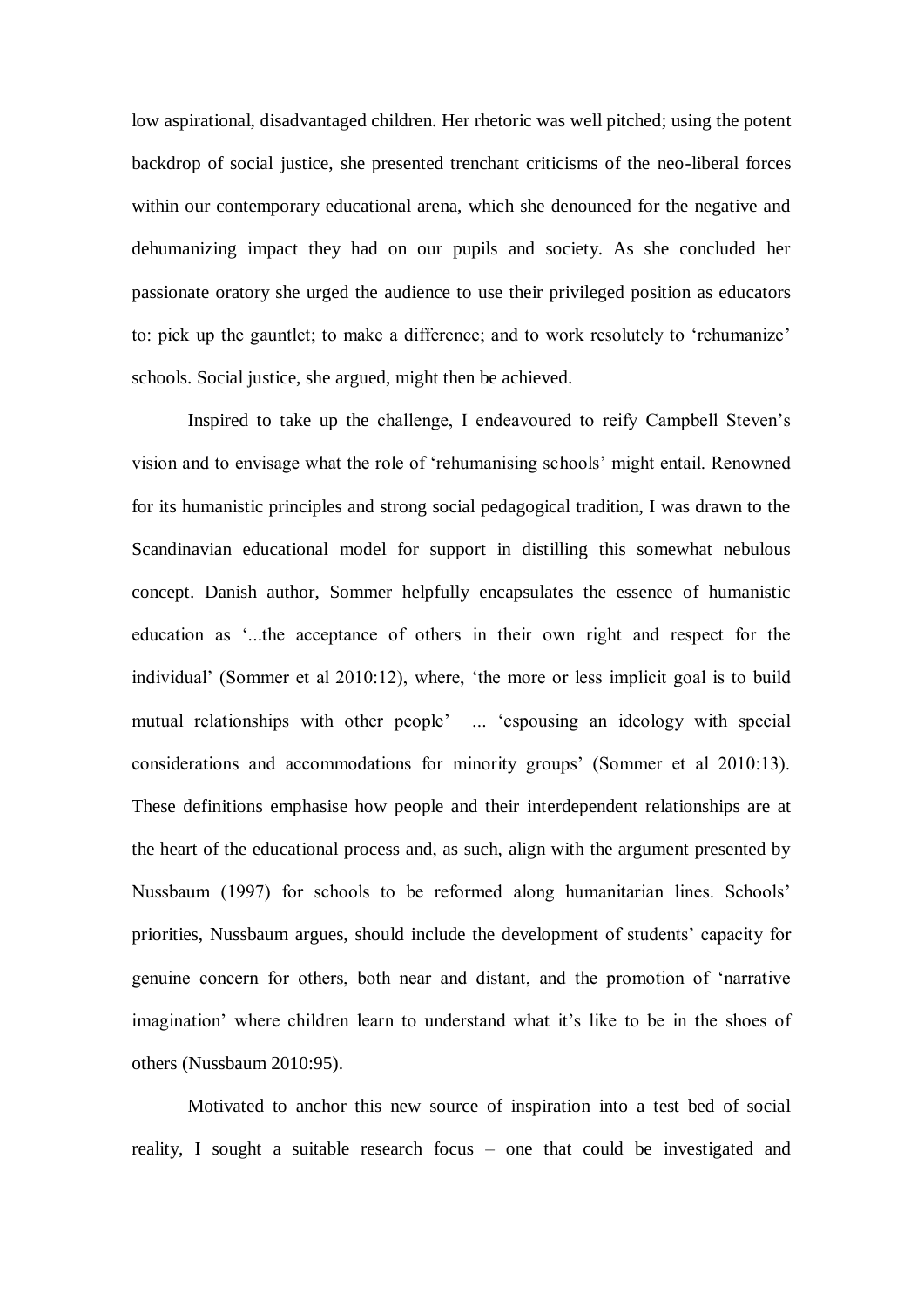foregrounded for its potential in realising such humanistic principles. An ideal educational context immediately presented, namely, the duty placed on English schools to promote community cohesion. This duty was introduced in the Education and Inspection Act (2006) and was made legal for all English maintained schools from 2007. On the face of it this social duty appeared to be centrally concerned with matters of a 'humanistic' nature. Unlike the raft of other English educational strategies introduced in the same era, this initiative did not seem bent on working towards narrowly defined measurable outcomes. Its remit appeared broader; giving schools permission, and enshrined through law, to extend their social responsibility beyond the school walls to incorporate the needs of the wider community. It is worth noting that guidance on the duty makes clear that 'community' includes: the school community; the community in which the school is located; the UK community and the global community (DCSF 2007). Underpinned by what were surely humanistic principles, and endorsing the need: to develop a common vision and a sense of belonging for all communities; to value the diversity of people's backgrounds; to ensure that people from different backgrounds had similar life opportunities and that strong and positive relationships were developed between diverse communities<sup>1</sup>, initially, this duty appeared to me to be a potential conduit to bring 'humanity' and the quality and equality of human relationships to the fore of the educational arena.

However, my previous experience of working to fulfil the duty to promote community cohesion in two schools could be described as somewhat impoverished, with schools' actions in this domain seeming tokenistic. Curiously, my experience here appears to be consistent with some of the findings of a review of literature on schools

 $\overline{a}$ 

<sup>&</sup>lt;sup>1</sup> The four strands of a 'cohesive community' as defined in Guidance on Community Cohesion (2002)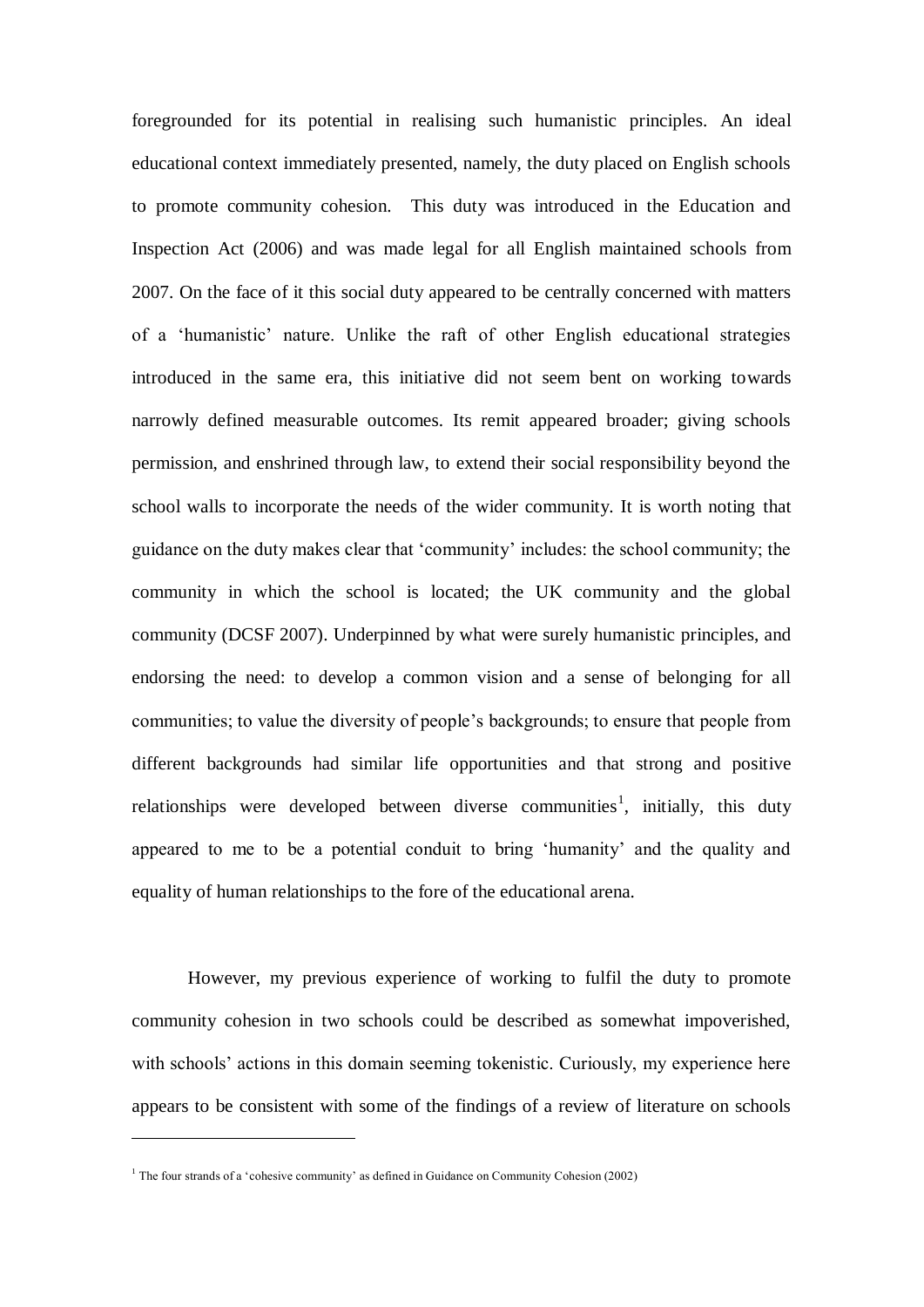actions taken to promote community cohesion (Dyson and Gallannaugh 2008). This scoping map revealed that the majority of studies on schools' actions taken to promote community cohesion described interventions involving one-off actions or longer-term programmes of recurrent events. Significantly, the recommendations for future studies included the need for detailed qualitative case studies with a specific focus on schools' actions, which were 'embedded' in policy and practice. The need to focus on the underrepresented context of the early years was also highlighted.

This gap in the literature informed my methodological decision to conduct a case study on the approach taken by an inner city maintained nursery school and children's centre towards community cohesion. Designed to address the research question, 'How might an early years setting promote community cohesion?' I selected a setting renowned for its excellent work with the local multi-ethnic community it served<sup>2</sup>. The rationale for this choice was grounded in the assumption that a deconstruction and analysis of the setting's community cohesion programme would generate a dataset, which would reveal characteristics of an embedded (as opposed to a tokenistic) approach towards community cohesion. Whilst I assumed the dataset in itself would be of intrinsic interest, given the setting's solid reputation in this field, it would also be used to substantiate the central thesis relating to the importance of community cohesion work as a conduit through which to rehumanize the educational arena.

In order to contextualise schools' duty to promote community cohesion, a brief overview of the community cohesion agenda is now offered. The legal duty for English maintained schools to promote community cohesion was introduced in response to civil disturbances, which took place over a two-week period in 2001 in a number of northern English towns (Burnett 2004). Government-commissioned research into the cause of the

 $\overline{a}$ 

 $2^2$  The school has received outstanding judgments from the schools' inspectorate Ofsted in this area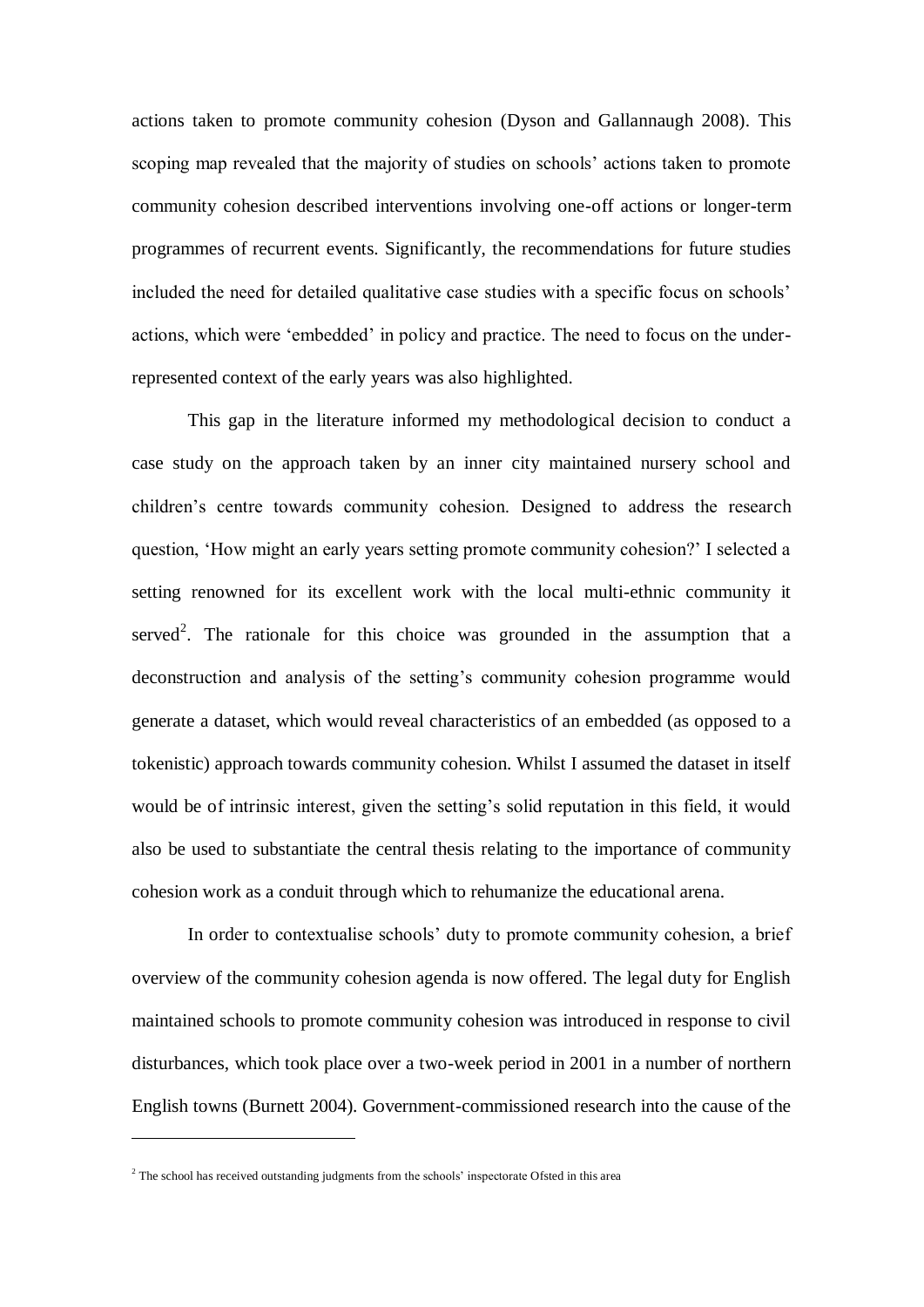'riots' revealed a break down in cohesion within the predominantly white and Asian communities, caused by a lack of shared vision and principles (Cantle 2001, Home Office 2004; Ouseley 2001; Robinson 2005). Investigative research reported on how the two communities were effectively living 'parallel lives'; a neutral term, deliberately chosen to reflect how community members had not deliberately moved away from each, they had simply remained in or developed separate spheres (Cantle 2005).

The civil unrest or 'riots', gave birth to the community cohesion agenda; a social policy development, regarded as having superseded multiculturalism as the UK's new framework for governing race relations (Worley 2005). Ted Cantle, England's 'father' of community cohesion, apportioned blame for the perceived failures of multiculturalism on the focus placed on controlling behaviour and promoting equality rather than on the tackling of underlying attitudes and values (Cantle 2008).

The focus on community cohesion, with the emphasis placed on promoting shared belongings, offered a fresh alternative to earlier multicultural policies. Focusing the policy lens on communities also reconciled with the growing empirical base which pointed to the importance of community as a core setting for many of the processes considered to shape identity and life chances (Castells 1997, Fukuyama, 1999). With the spotlight on the transformative power of communities, a plethora of community cohesion publications, plans and strategies were implemented by central and local government. Schools were just one of many policy realms to be targeted; others included employment, youth and community work, health, law and housing. Spearheaded by the Home Office, this comprehensive response marked an increasing awareness of the imperative for a more contemporary approach to address the raft of socio-political and cultural challenges, arising from the UK's growing ethnic and cultural diversity (Cantle 2001).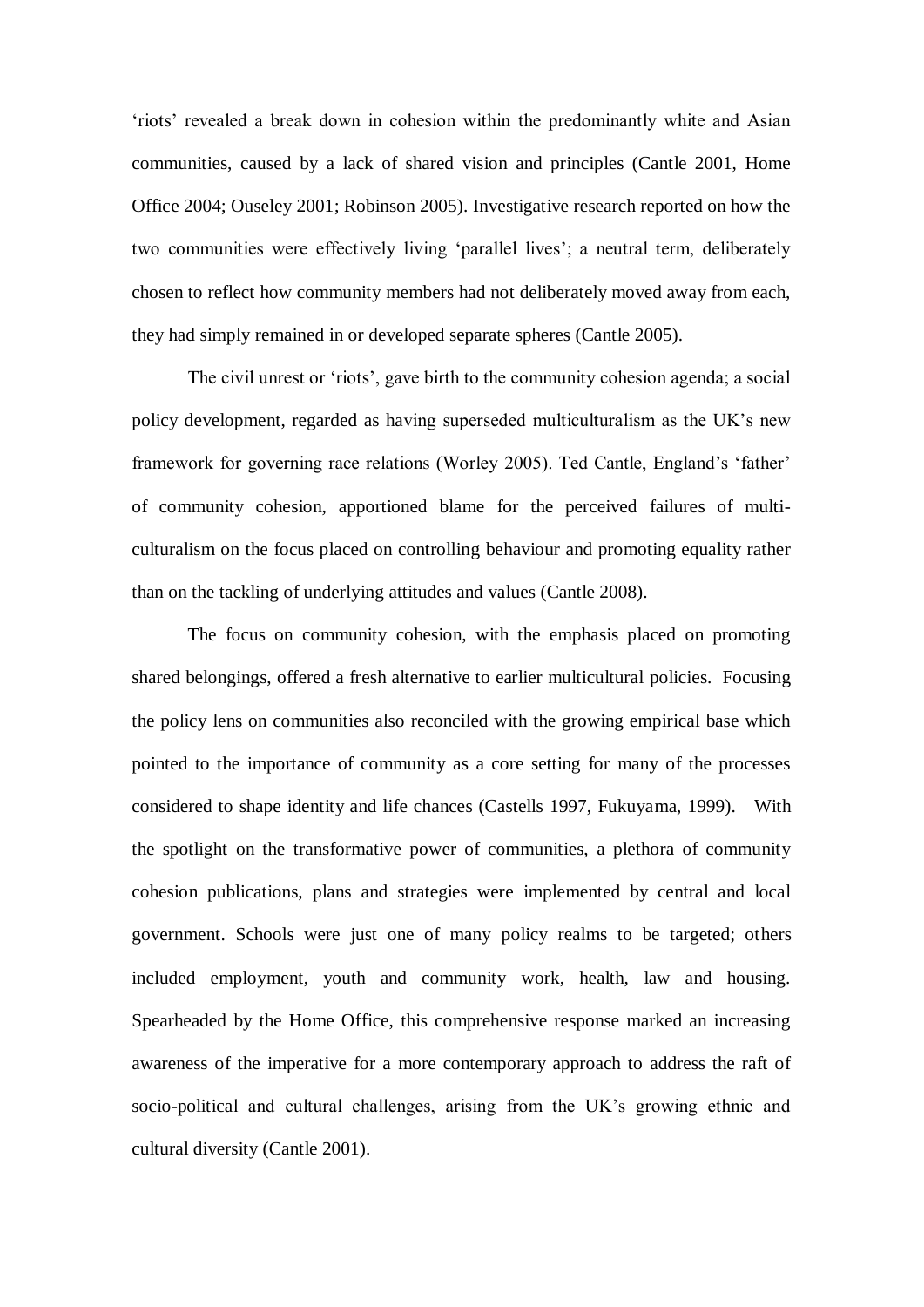Since the 2001 riots, against a backdrop of the international war against terror and threat of extremism, the imperative for community cohesion agenda has remained steadfastly on the public policy makers' agenda. Sustained by increasingly hostile constructions of asylum and immigration (Worley 2005), London bombings in 2007, further riots in 2011; the imperative for schools' community cohesion work is all the more pressing with growing numbers of British teenagers being radicalised and choosing to leave their communities to fight overseas.

Before presenting selected findings of the qualitative case study, attention will first be paid to key interrelated constructs integral to the community cohesion discourse. This conceptual foundation is designed to support understanding of the aspirational status placed on cohesive community sites such as schools, to not only improve race and faith relations and positive identity construction, but also other areas of potential human conflict such as intergenerational conflict, gender inequality and homophobic behaviour; all of which can compromise levels of cohesion. This discussion will be followed by a brief consideration of the purpose of education to support the view that community cohesion work can offer an antidote to the dehumanising effects of the market wreaked on schools.

A central criticism directed at contemporary society emanates from the construct of 'otherness'; an entrenched and hegemonic worldview, deemed to privilege the 'majority culture' at the expense of other less powerful 'minority cultures'. MacNaughton (2005) interprets this damaging social concept as 'us/them'. Conveyed in another way, otherness is a political configuration, used to exclude or 'other' particular groups of people. Echoing this post-structuralist stance, Bailey and Gayle (2003)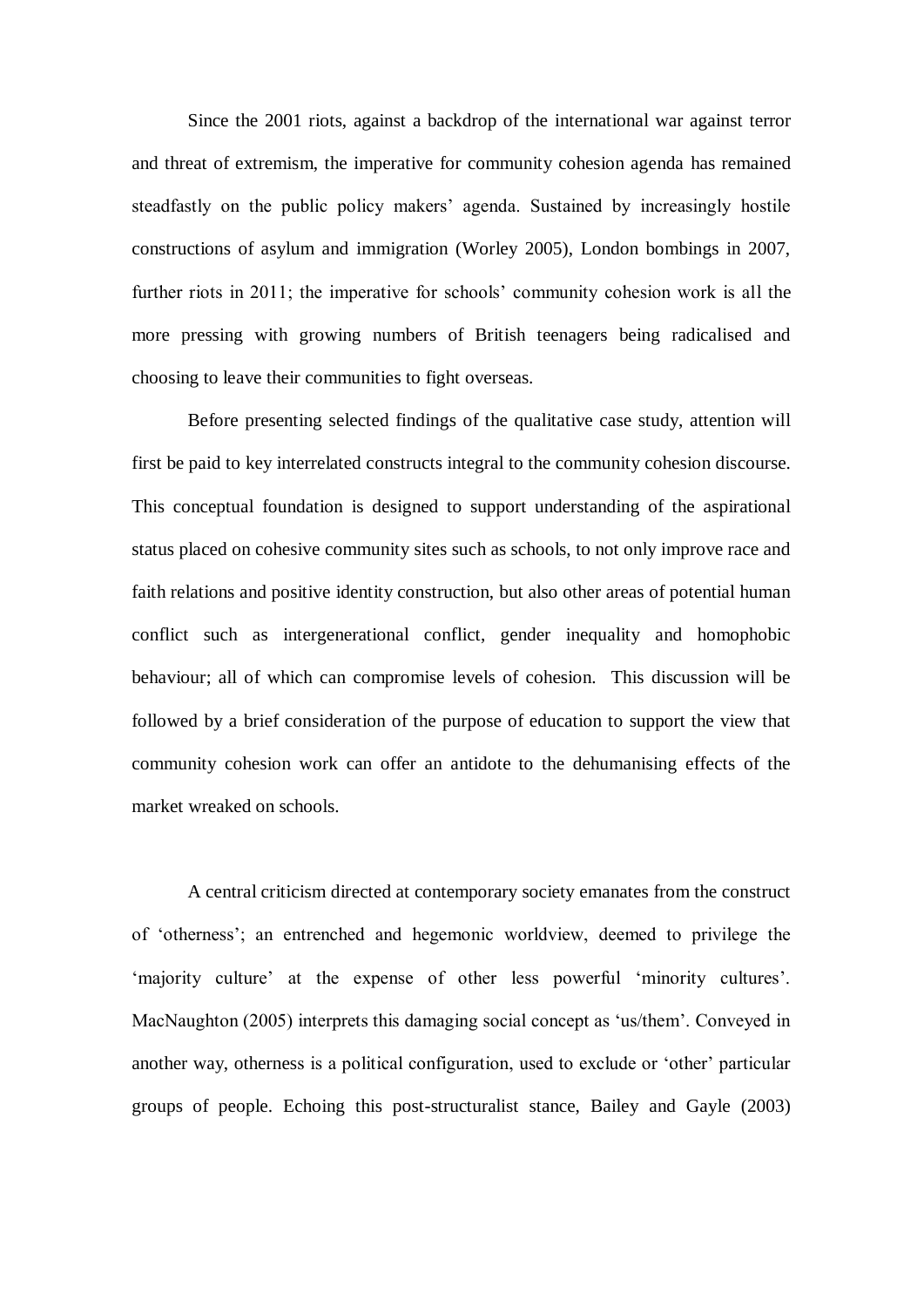provide useful insights on its nature by highlighting the reliance on binary oppositions to create and then legitimate practices of exclusion and inclusion.

Gundara (2002) posits that the normative rhetoric of some multicultural polities has actually led to whole communities becoming designated as 'other' groups, joining the raft of binary oppositions which include majority/minority, dominant/subordinate, belongers/non-belongers, winners/losers. Peters (1999) adds 'citizens/ non-citizens or aliens' to this list. He problematizes how 'citizens', who have been granted rights by Western democracies, are privileged over those 'non-citizens' such as those seeking asylum or refugees, described unfavourably as 'aliens'.

Lumby and Coleman (2007) contribute to the discourse by explaining the processes experienced by humans encountering those who are different to us. Premised on deterministic origins, they explain how humans are genetically hardwired to be favourably predisposed towards those who are genetically similar. They argue, 'we may find it easier to trust if perceived similarity leads us to believe the behaviour of another is predictable' (Lumby and Colman 2007:33). Lumby and Coleman, consider the scope for anxiety when entering into communication with individuals we do not know. This anxiety stems from uncertainty as we cannot know how another will feel, think or behave and we cannot explain why they do. Gudykunst (1995) explains how this anxiety can create a bias in information processing; the more anxiety we experience, the more likely we are to interpret behaviours, which conform to our preconceived notions or stereotypes. Where behaviours are inconsistent with our expectations, these are often not recognised. Stone and Colella (1996) highlight the dangers of stereotyping, arguing that once a stereotype is assigned we process information in a way that sustains and strengthen the concomitant labelling. Any evidence to the contrary is filtered out and this helps to reduce further uncertainty and unpredictability.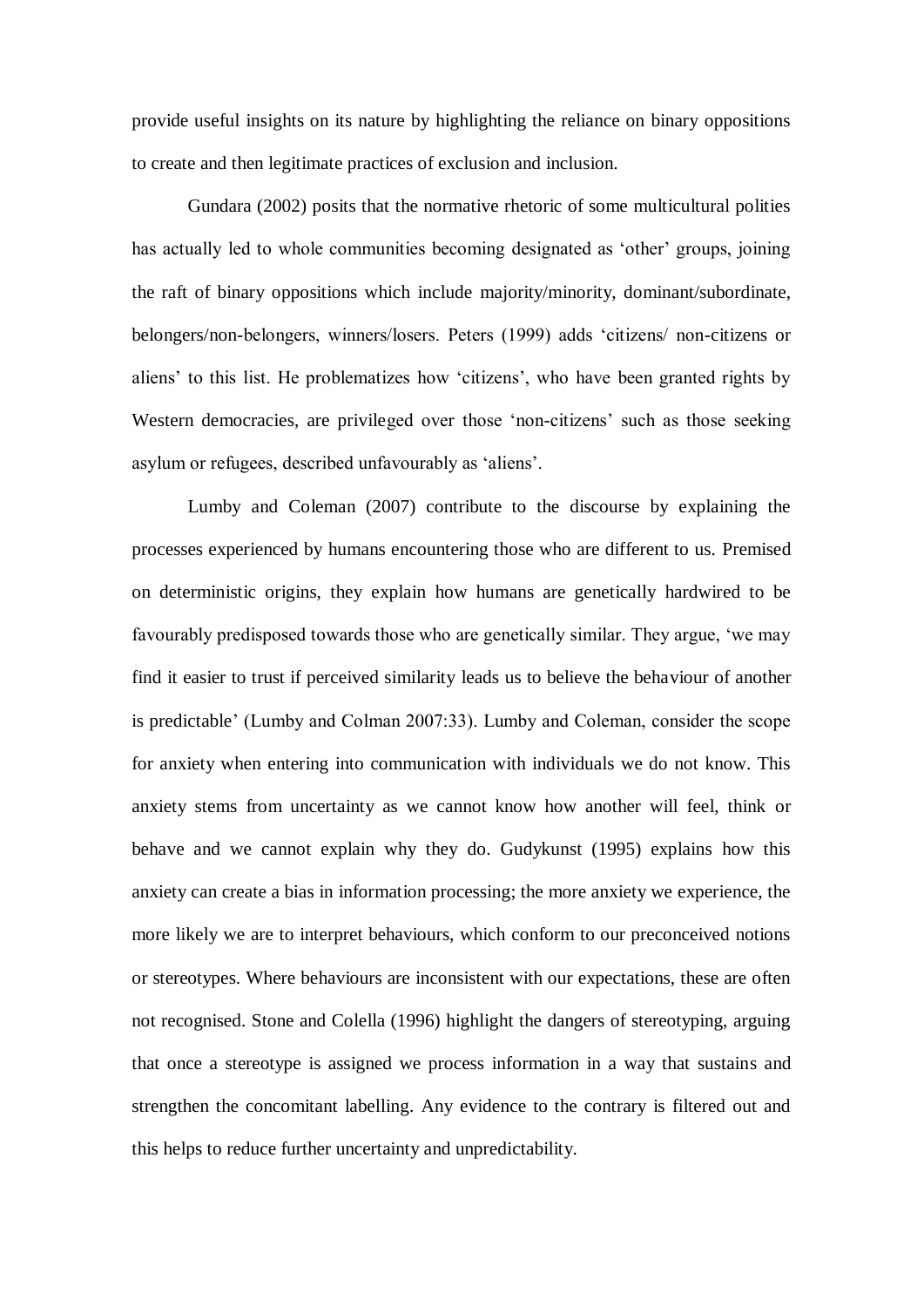# *What are schools for?*

The duty to promote community cohesion creates a further dimension to the debate on the purpose served by educational organisations. Interestingly, Green and Preston (2001) argued optimistically that the focus was beginning to shift away from the school as a vehicle to advance a nation's economic status and was moving instead to the community and its renewal - with the impact on education on social inclusion. Dahlberg and Moss (2005) are not quite so generous in their appraisal. They denounce neo-liberal ideology, which promotes the image of the educational organisation as an enclosure for producing measurable outcomes; ones, which might ultimately support the economic success of the nation. Their sentiments resonate with the concerns raised by Ball (1994), regarding the normative 'performativity' culture within schools. On a similar vein, Bates (2007) suggests that the pursuit of the goal of efficiency, accountability and control has contributed to the disreputable history of educational administration, to the detriment of other values such as community, democracy and social progress.

Dahlberg and Moss (2005) stage robust resistance to the values, assumptions and beliefs embodied in a 'modernist' view of the educational domain, favouring alternative discourses which promote the status of the school as a site for 'ethical practice' as opposed to one of 'technical practice'. Central to their reconception of the function of education is the need for members of the school community to act ethically; a mode of behaviour, they explain which is 'based on interaction with and attentiveness to others, not derived from a predetermined ethical code.' The alternative approach to ethics presented here is fundamentally relational; essentially about how people relate to each other, with the relationship to 'otherness' as a central preoccupation. This philosophical stance echoes that of Baumann's, who considers responsibility of the 'Other' to be a primary challenge of postmodern morality: 'to take a moral stance means to assume responsibility for the Other. We are, so to speak, ineluctably –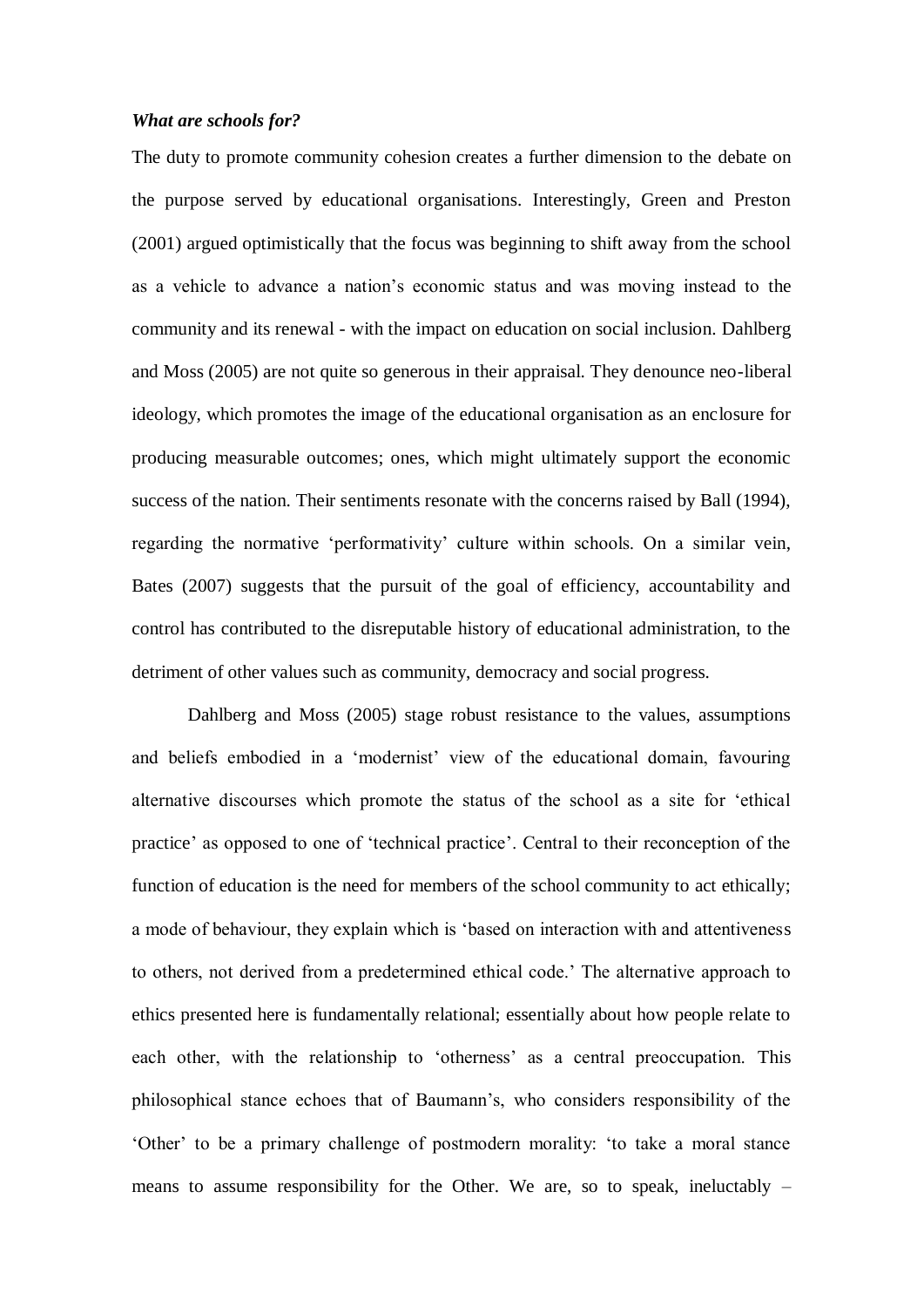existentially – moral beings: that is, we are faced with the challenge, which is the challenge of responsibility for the 'Other' (Baumann 2001).

Such post-structuralist positioning complements the trenchant argument foregrounded by Morrison on the need to re-consider the moral purposes and actions of schooling and of leadership (Morrison 2009). She challenges leaders to move on from inward-looking personal reflection, denounced as 'emotional navel gazing' to a more outward-looking orientation, where practical steps are taken to address social injustice. On a similar vein, Gorard (2005) acknowledges the wider socio-cultural milieu in which educational organizations are located, and he too, endorses practical measures to address social injustice.

We have to demonstrate convincingly what practical difference educational management and leadership makes to anything other than itself. (Gorard 2005:155)

This transformative imperative chimes with Murphy's (2002) call for educational leaders to act as 'moral stewards', whose actions should be anchored in issues such as justice and community.

# *The Research Context*

The nursery school opened in 1931 and was the first purpose built nursery in the city. In 2007 the setting was also designated as a children's centre; a status, which enabled them to offer a range of extended services through other agencies such as health worker, social worker, counsellor and a small team of family support workers. The setting is located in an urban district within walking distance of the city centre. A high proportion of the families attending the setting is reliant on benefits and many are jobless. Although the demographics changes year on year and throughout each year, the ethnicity breakdown of the children and community groups attending the setting at the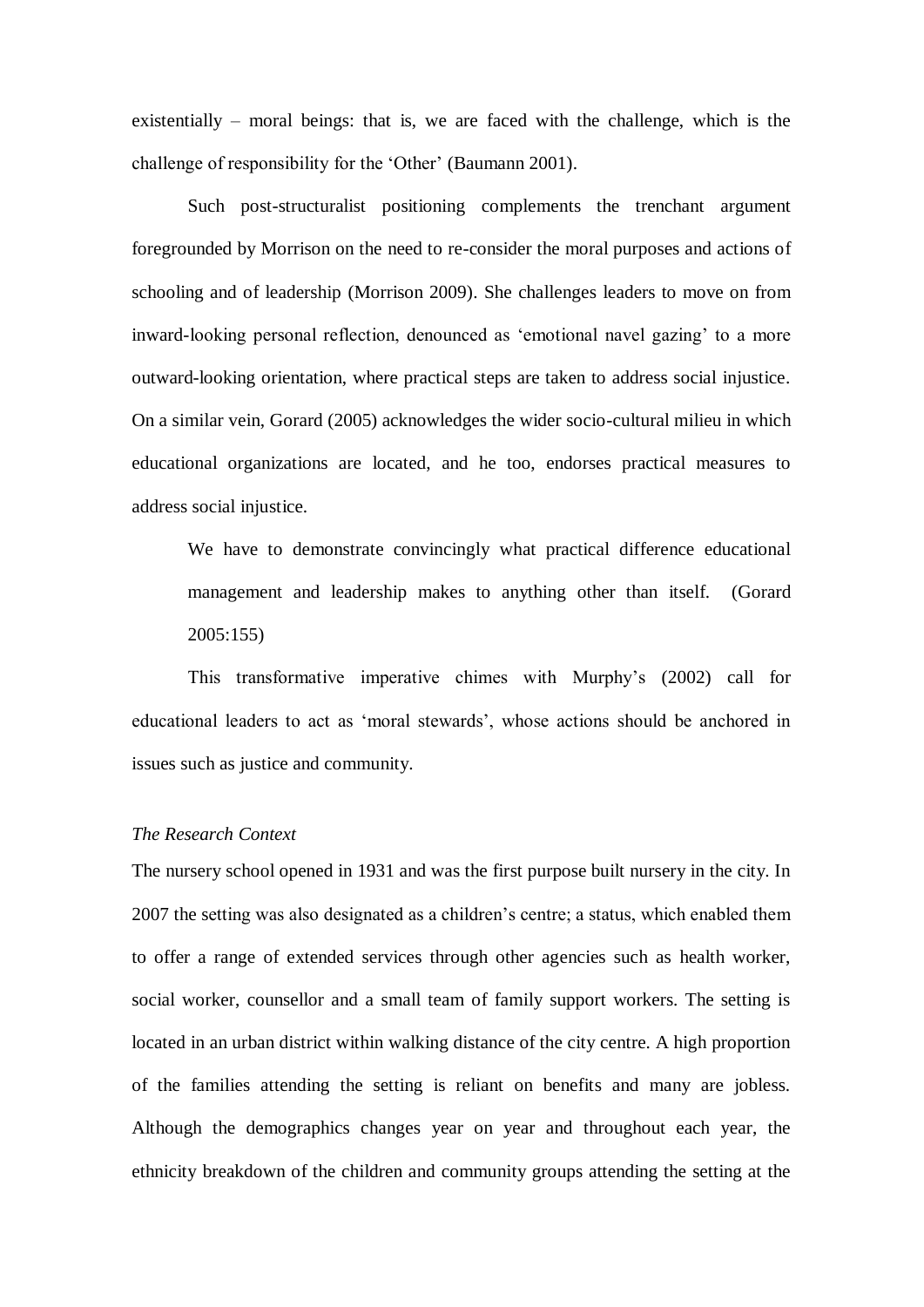time of the research was 40.0% white British, 5.4% White other, 6.3% Black Caribbean, 0.4% Black African, 5.4% Somali, 13.8% Pakistani, 0.8% Bengali, 2.9% Indian, 12.6 Dual heritage, 4.2% mixed other, 7.6% other. A total of 32 languages are spoken within the setting. There are 137 three and four year olds on role and 62 two year olds.

# *Methods*

A range of data gathering methods was deployed over a four-month research period. 14 one to one interviews were conducted with members of the staff team; these were semistructured with open-ended questions designed to elicit participants' perspectives on the community cohesion work carried out in the setting. A community focus group was held to which all community members were invited. To strategically focus the discussion, the 12 participants who attended were asked to analyse the work of the setting in relation to the definition of the four strands of a cohesive community and to offer concrete examples of actions carried out by the setting linked to each strand. This process was also carried out with the staff members during dedicated staff meeting time. Documentary evidence was gathered such as newsletters, school policies, governors' minutes and photographs of displays. A total of 17 half days were spent observing within the setting.

The data were analysed through a grounded approach with open-ended inductive coding carried out on the dataset; this process identified a total of 23 interim themes. The next stage of the data reduction process involved seeking similarities and distinctions between categories. This generated five overarching data themes; selected evidence for each is presented below. Throughout the data analysis process member checks were carried out with the senior leadership team, with discussions held on the accuracy of the interpretations.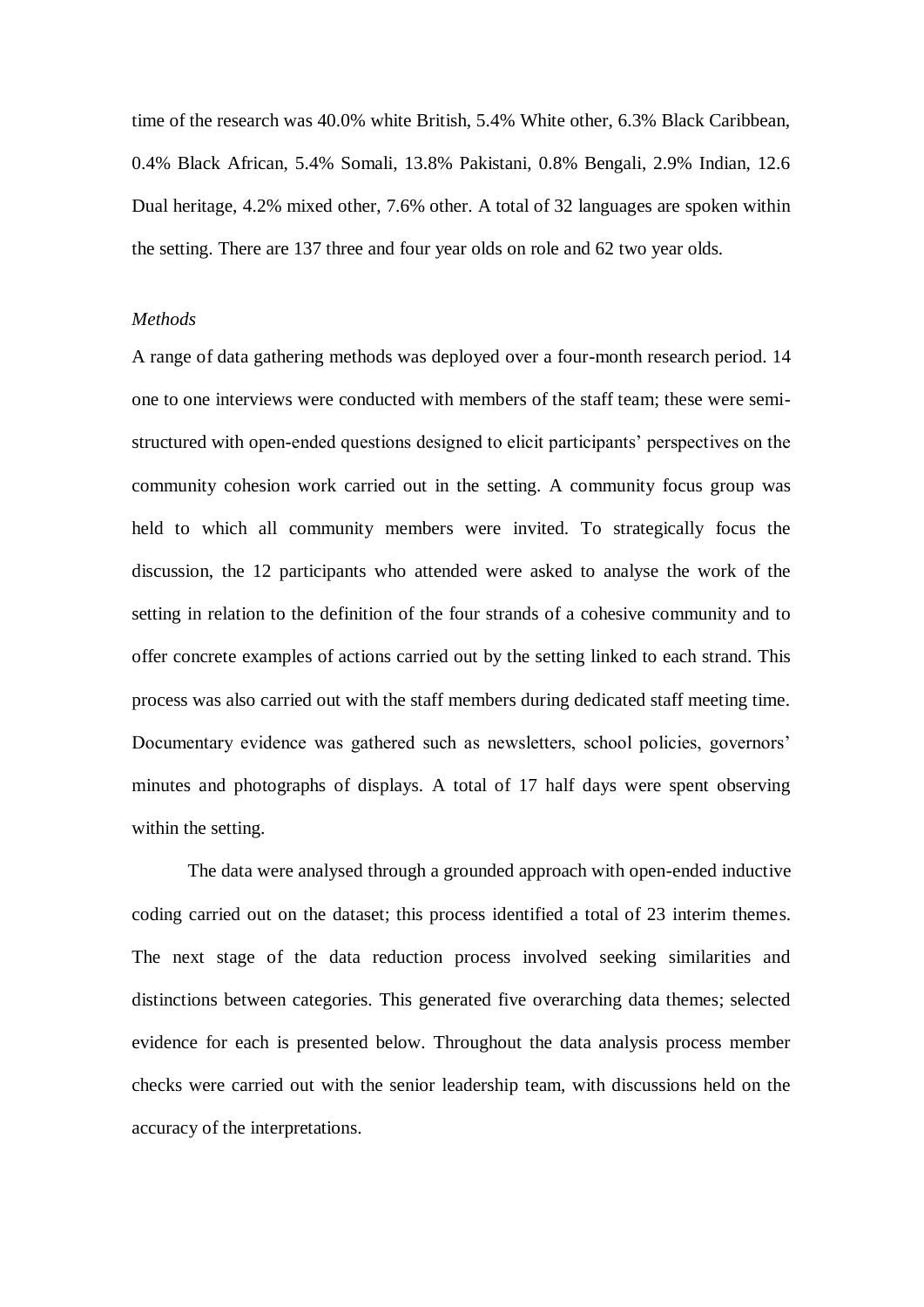# *Data Themes*

# *Continuing Professional Development (CPD) embeds community cohesion work*

The school ran a robust CPD programme. This provides a valuable framework and foundation in which to embed and enhance the community cohesion work. The research data below amplify the nature of the programme, illuminating its key affordance as a vehicle to foreground and challenge non-inclusive assumptions and attitudes and to help members value and appreciate the diversity of people's backgrounds.

As part of the induction process each new member of staff and governor participates in bespoke intercultural training. In addition, the school operates a regular cultural understanding programme; open to all community members and designed to deepen intercultural knowledge and understanding. A teacher provides an insight into how such regular cultural experiences are followed by opportunities to reflect and discuss:

*Recently we've visited a mosque, a gurdwara and a Polish church, and had a talk from someone who has a prominent position in that place. We then have professional dialogues, time for reflection and feedback on our own learning.*

The following comments made by a teacher suggest the amount of time devoted to the cultural programme is commensurate with the value placed on it:

*It's defined, it's timetabled in, so the setting is saying, 'we think this is important and we're going to create this time where nothing else is going to happen except this.'*

A number of interviewees acknowledged the importance of a 'safe' forum in which to discuss, and potentially challenge prejudicial and non-inclusive cultural attitudes and assumptions: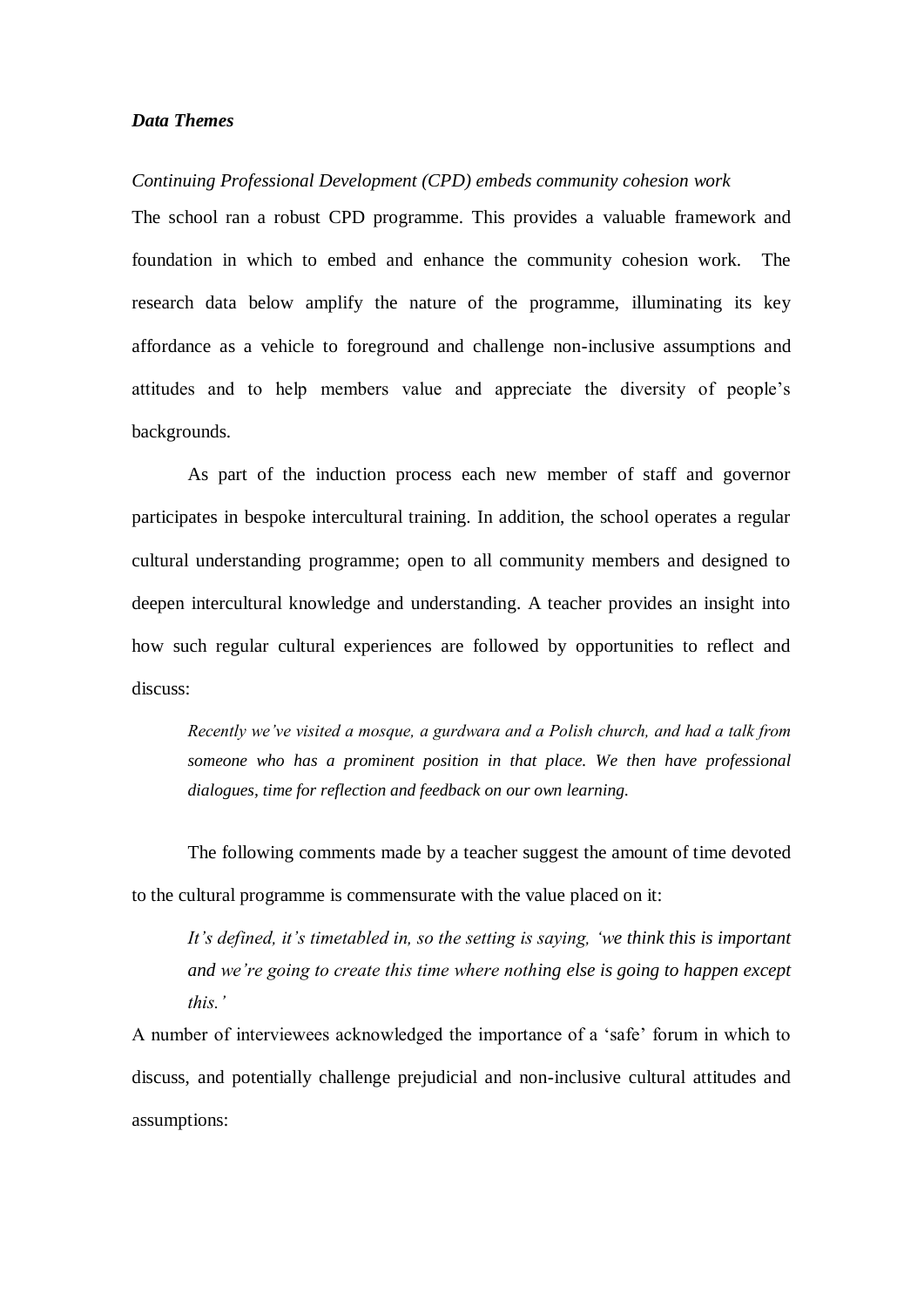*If you set up a situation where it's safe - actually this space is safe for you to ask why do people in this culture do that? Why do they do this in that culture? If you take away the threat, cos the difference and tensions that those subjects create, make people feel all sorts of things, all sorts of negative things, like reticence and threatened… (Senior leader)*

Interestingly, although the staff group are able to meet together as one large group, when exploring sensitive subjects, the group split up into smaller groups and then reconvene, feeding back to the whole group at the end. This flexibility was found to have a positive influence on the setting's community cohesion work in that it enables individuals to express and explore contentious opinions, which they might not necessarily be comfortable conveying in a larger group. The head teacher explains how the practice of staff asking questions, for example, around the nuances of diverse cultural practices is valued. She acknowledges how a lack of correct terminology can inhibit people's confidence, militating against frank and honest dialogue. To counter these potential difficulties, a climate of openness is sought which empowers people to ask any question, whatever it may be. She explains:

*We really try to promote that feeling of openness so that as a member of staff you don't feel you're asking a stupid question, you know when people don't want to say something because they don't know the right word to use 'do you say mixed race or dual heritage?' What we really try to do is make staff feel comfortable* 

A teacher explains how frank and open discussion can enhance intercultural understanding:

*Even if you've had just a few who have had that open discussion about why some Asian young children have their heads shaved completely soon after they're born… they might think, 'ooh why do they do that? that's not very nice' but when you're sat in a discussion group and you've really understood why, then that one white person can tell their friend and they can tell their friend. It's all about understanding, isn't it… deepening understanding?*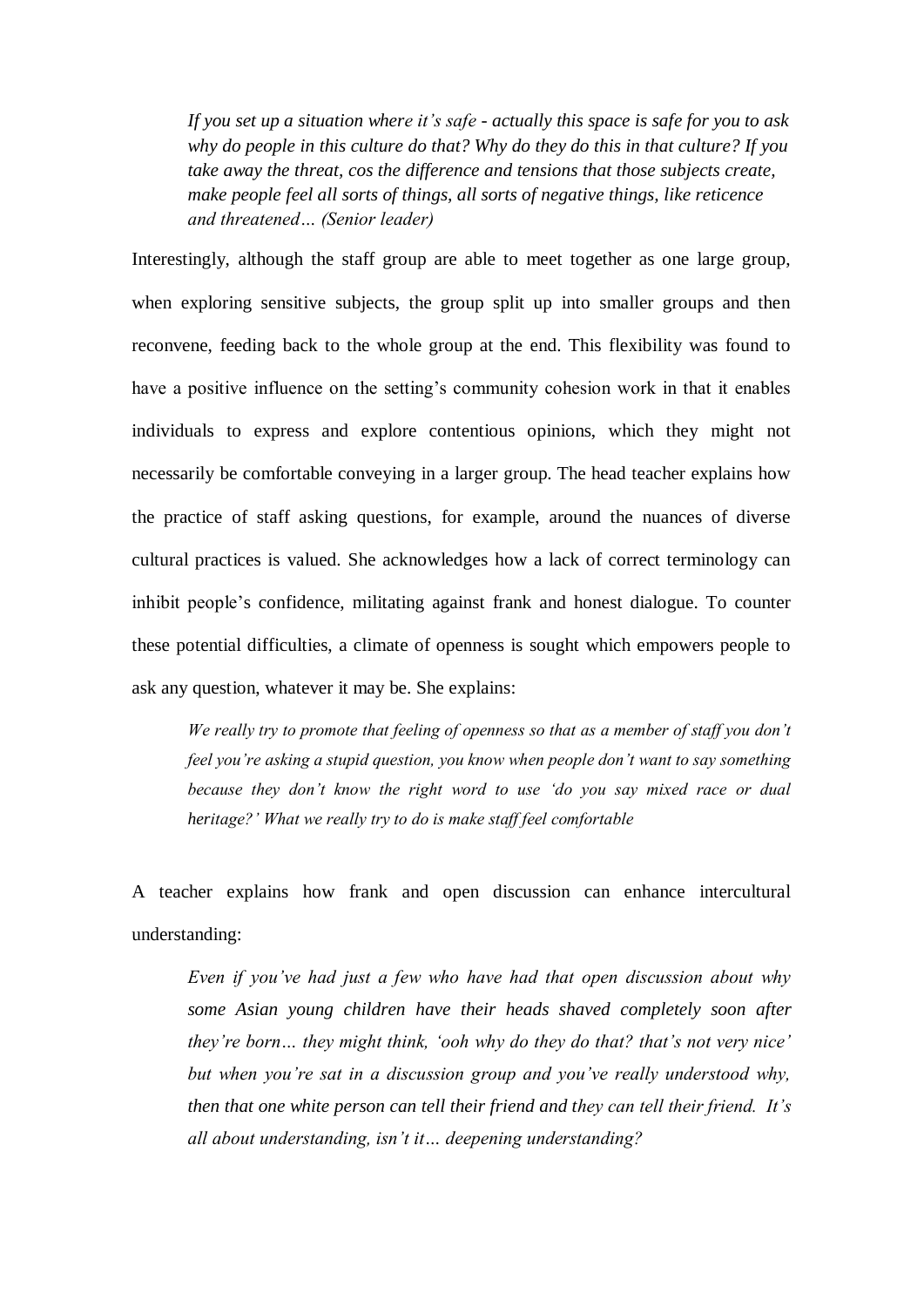#### *Practical actions to embrace diversity and difference*

*They're saying, 'This is the world we live in and we can only get stronger by working together and learning about each others' differences' (Parent interview)* 

As a means of promoting community cohesion, the setting takes concrete steps to embrace diversity and to promote a positive attitude towards difference. Practical measures reported here include: removing linguistic barriers to communication; pedagogical work around social identity; and a curricular programme on food and festivals.

To engage, support and value the contribution of non-English speaking families, the school uses volunteer 'living translators', who are available to translate documents into community languages. Where possible, interpreters are deployed during home visits to support non-English members who may experience communication barriers. A teacher explains the rationale for the linguistic support:

*It's about showing people you respect them and enabling them in all the various ways we do to feel and know that they're important and respected, so if we possibly can, on home visits, when we first meet people, we take somebody with us who can interpret so they're not rendered dumb or effectively stupid by not being able to say much.* 

The setting actively encourages its members to learn different languages, with curricular time allocated for children to experiment with key phrases and songs from different languages. Work carried out in this domain extends beyond the classroom. Resource packs are offered to families; for example, a central display was noted to contain a resource bank of key phrases in different languages, inviting members to have a go at learning some new words and phrases.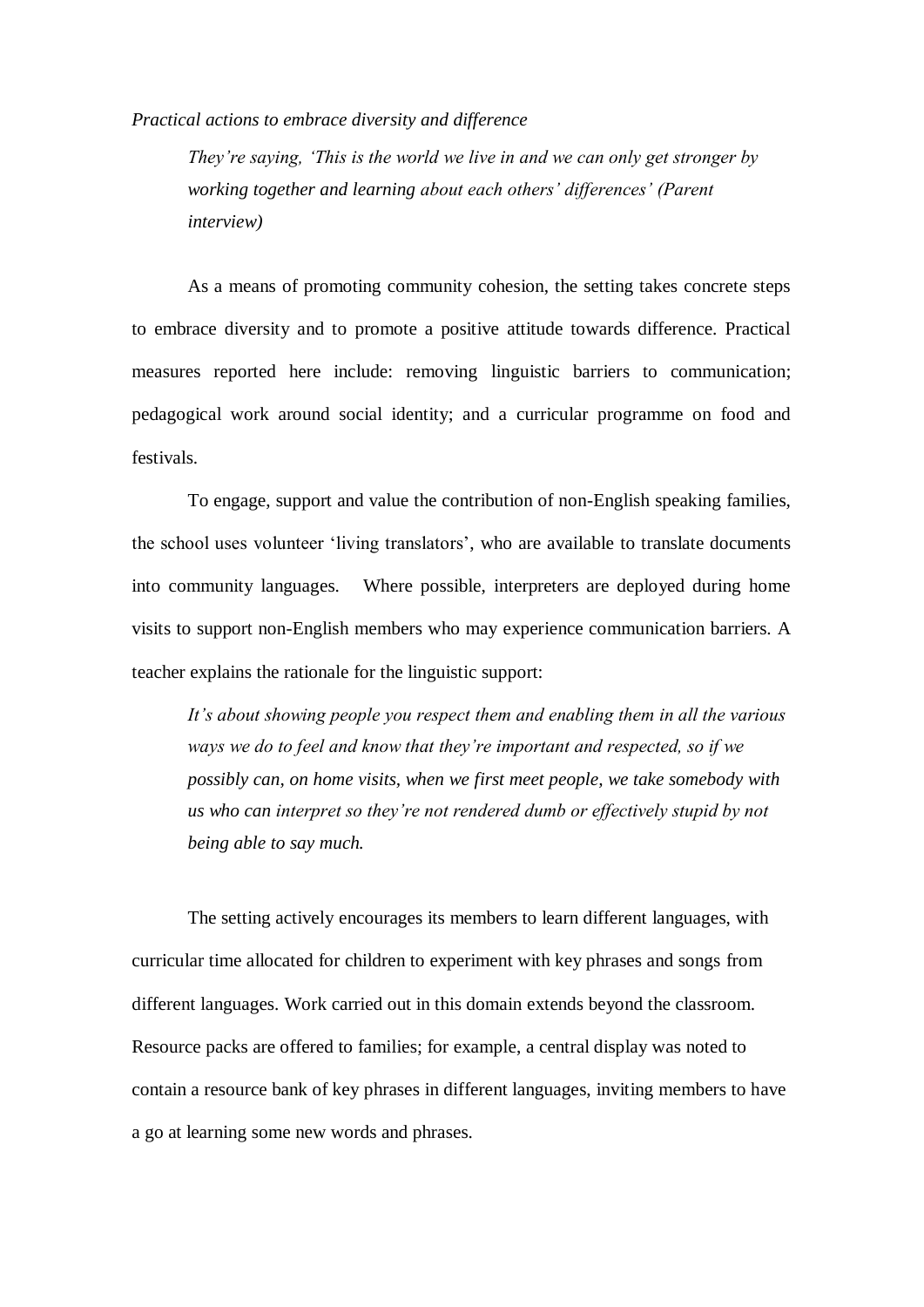Within the nursery classrooms, persona dolls are regularly used to encourage children to view difference in a positive light. In an observed session a realistic looking doll was introduced as a provocation for understanding the diverse configuration of families attending the setting. The doll, named Nadia Malik, who had an Asian appearance, was introduced to the children; with attention drawn to the address written on a letter she had received from her grandmother. Details were given about where Nadia lived and with whom. This engaging start was followed by an invitation for all children to share details about their home address and with whom they lived. Although some were more confident and articulate than others, each child shared some facts about their home and the make up of their family. This constructive process enabled a collective picture to emerge of the diversity of family compositions. As each child shared their personal circumstances, the teacher responded with supportive comments, such as 'that's right, some families don't all live together' and at the end, concluded the informative session with, 'well Nadia's learnt a lot about all the different families we have.'

During this powerful session children imparted personal information relating to their diverse home circumstances, for example, one child commented on how his parents did not live with him and several described how they lived with one parent. As an observer, I was touched by the skill and empathy demonstrated by the staff who, through their affirmative, and sensitive comments, supported the group to understand how the traditional nuclear family was just one of many possibilities for family groupings; all of which were equally valued. I interpreted the session to be a gentle but highly effective vehicle through which to acknowledge, respect and ultimately strengthen the developing social and cultural identities of each of the participants.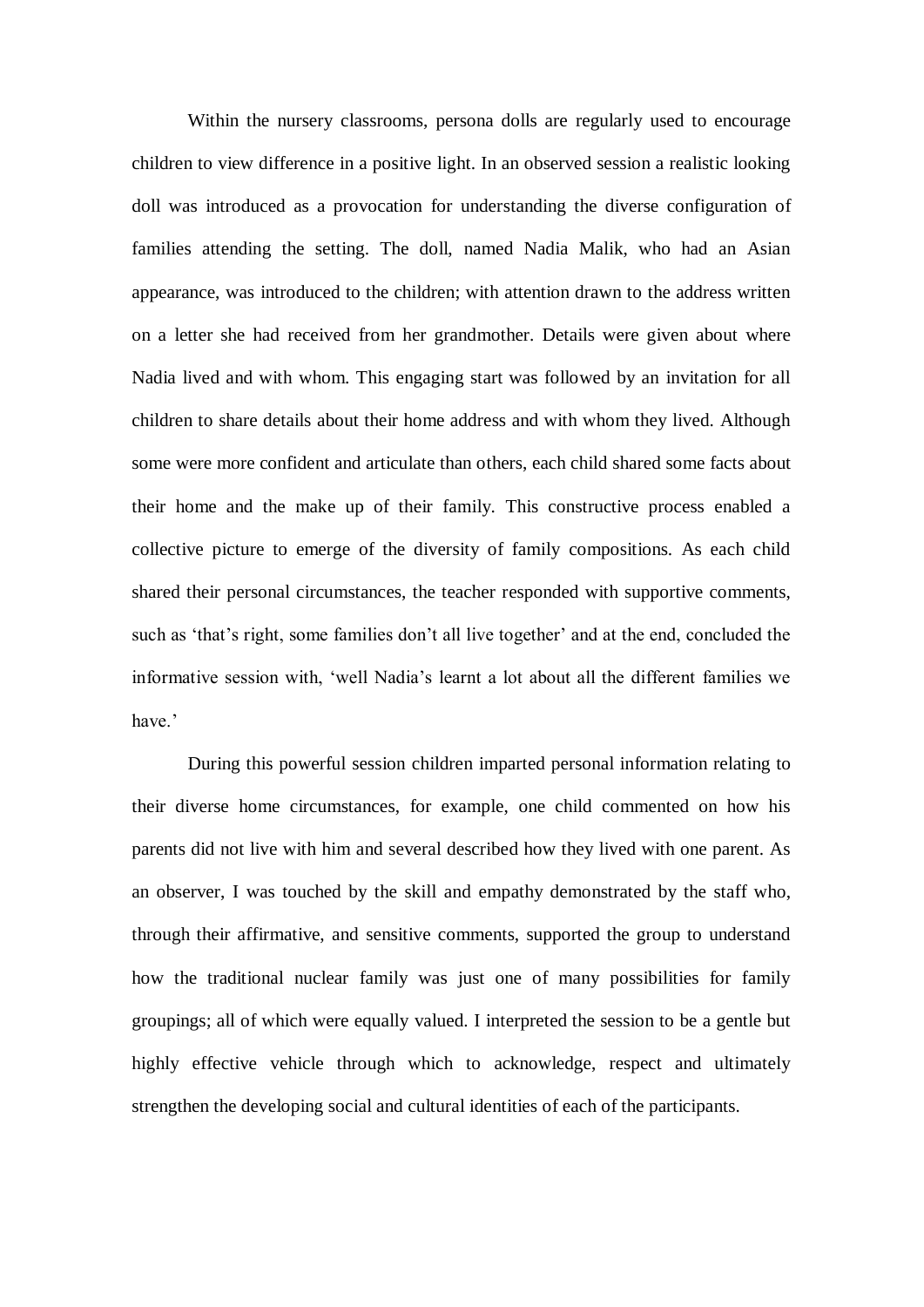A senior leader describes how the school deploys persona dolls as a vehicle to develop pride in children's ethnic heritage. A senior leader passionately conveys the rationale for this work:

*I think it's really important – children who have parents from different ethnic backgrounds, often with different skin colour find it really difficult to work out who they are and that's a very common one … we do year on year the whole emphasis on where are you from? Why are you this colour? Why is your hair this colour or this texture? That's a real feature of every classroom and it's absolutely vital – you're giving that child a really important piece of equipment in understanding themselves and valuing themself, knowing who they are, you want to make children feel strong in themselves so that if they do have abuse shouted at them down the street or when they go onto primary school ( a lot of them will have) and they get 'oh why do you look like that? they'll know they can say, 'actually it's not fuzzy, this is why it is and I'm this' and they feel confident strong enough and can say to someone who they are and why they are like that.*

The setting recognises the centrality of food to all cultures and capitalises on its potential as a resource through which to celebrate and embrace diversity. In an observation children were playing with a number of large pestle and mortars, grinding away at a range of different spices. The odour released was rich and potent and could be smelt from outside the classroom. This experience was considered to develop the children's olfactory sense but more importantly it presented as a potential vehicle through which to lay down positive foundations for when such smells might be encountered in the future. As Ceppi and Zini (2003) suggest, the deepest and most direct emotions are associated with smell and the perception of odour has strong evocative potential. For these children, who were introduced to these smells in a safe, relaxed and positive context, they may well have positive associations in the future.

*They celebrate food from different continents, they make it a really positive experience, they're not just going through the motions* (Parent)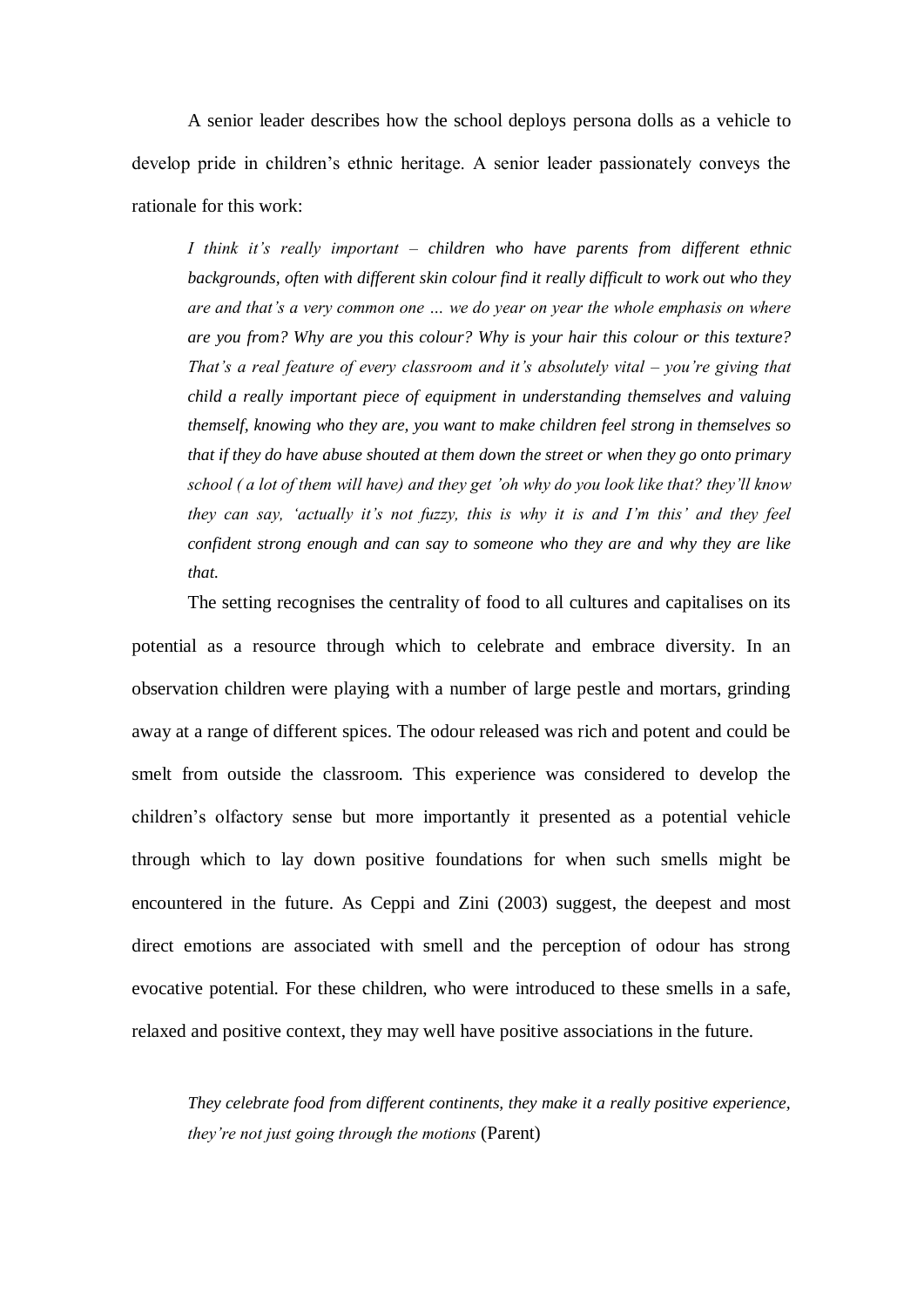As the above quote implies, the value of food is recognised and embraced at the setting. Food is regarded as a unifying resource, as a point of entry or a means to bring diverse groups together to develop intercultural understanding. A number of activities are planned throughout the year, which rely on parents and carers sharing food. A senior leader explains the benefits:

*We do loads of activities through food… because food brings people together so well, whether it's when we start with our Eid party... sharing food that's always a great starter for conversation... it's finding that common denominator and then facilitating and supporting parents to know and understand more about each other.* 

# **The setting develops and sustains inclusive patterns of relating**

The setting was found to facilitate the fostering of a network of positive relationships between its diverse members, with relational work considered to be at the heart. During the staff interviews I voiced how I had consistently noted the appearance of positive relationships between staff and parents/ carers and invited the interviewees to reflect on what they personally did to help achieve such an outcome. All the interviewees responded confidently and without hesitation, along the following lines:

*I try and take as many opportunities as possible to talk to them* (Nursery nurse)

*As much communication as possible, trying to make parents feel at ease* (Practitioner)

A teacher identified how the handover time at the start and the end of the day was valuable in that it enabled the breaking down of barriers, particularly with parents who lacked confidence. She explains:

*… we try to use it to the best of our ability, you've got some parents who are not so confident… so we try to find some commonality, we talk about the weather or whatever and that just breaks down little barriers and makes them feel they can make contact and talk*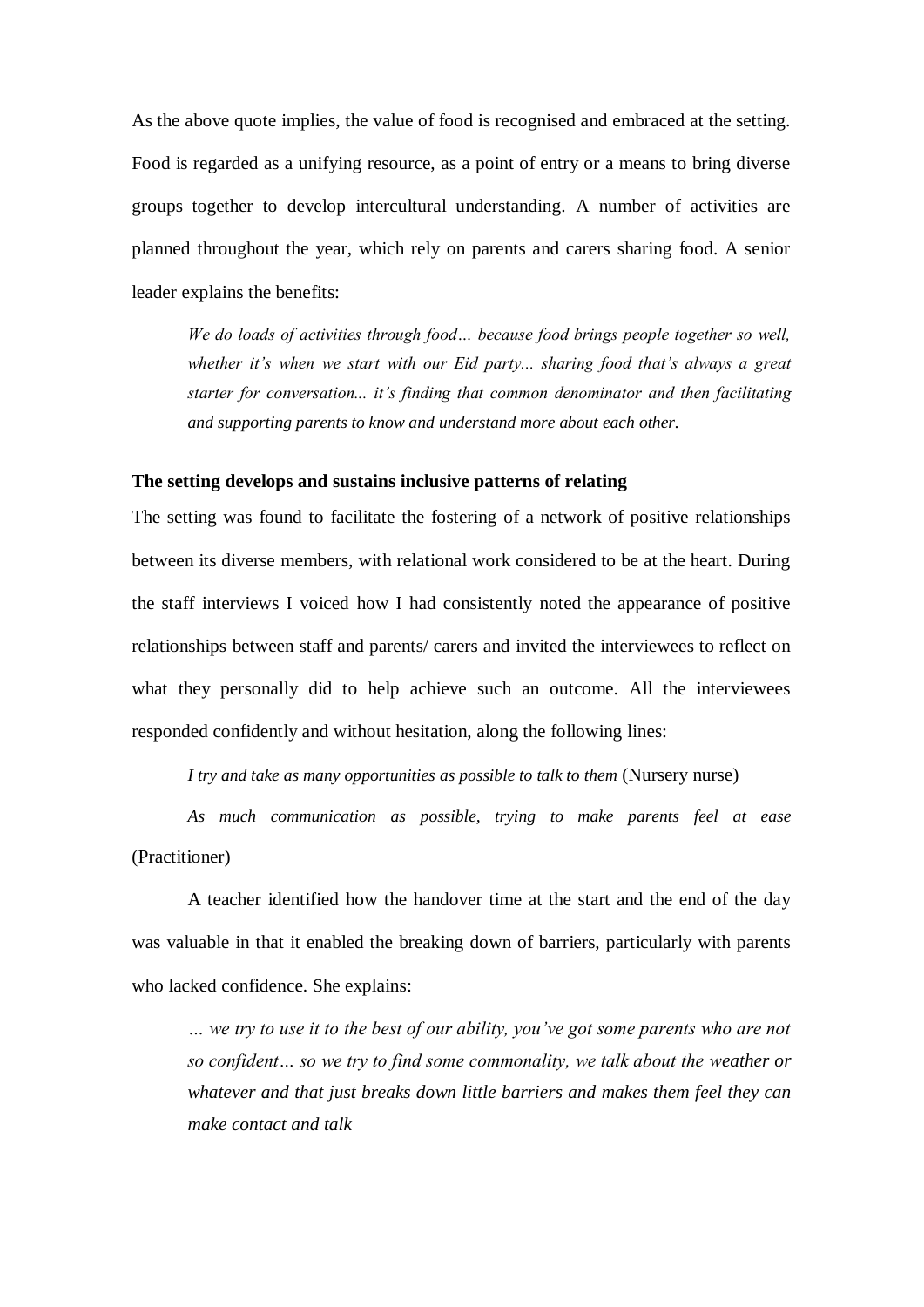A number of interviewees recognised the central importance of a nonjudgmental approach in the development of relationships:

*It's about knowing your parents, building those relationships, knowing what they're about and where they're coming from and trusting parents – it's about trust and not making assumptions… but if you don't invite them in and make them feel at ease building up those relationships how are you going to get to know them, how are they going to be able to trust us? … It's about trust (Teacher)* 

A teacher explains how the high level of contact enabled staff to develop a level of knowledge of the child and family, which would not be possible in another professional role such as that of health visitor; this daily contact crucially helped build trust into the relationship and equally importantly, a sense of belonging. She explains:

*One of the good things about this professional role, as opposed to say health visitor or social worker, who also work with vulnerable families, is that we see people every day or twice a day so we do actually build up relationships of trust, which is very important* 

The emphasis placed on finding time and the avoidance of rushing social interactions was identified by a parent as a key contributory factor in the building of positive relationships:

*They do seem to spend time well, time with the children, time with the parents and because these interactions aren't rushed I believe relationships develop well* (Parent)

As suggested above, families, who are physically attending - regularly dropping off and collecting their children at the nursery classes, or participating in the range of family support sessions, will have opportunities to build relationships with the staff group and other community members. One of the many groups I observed was a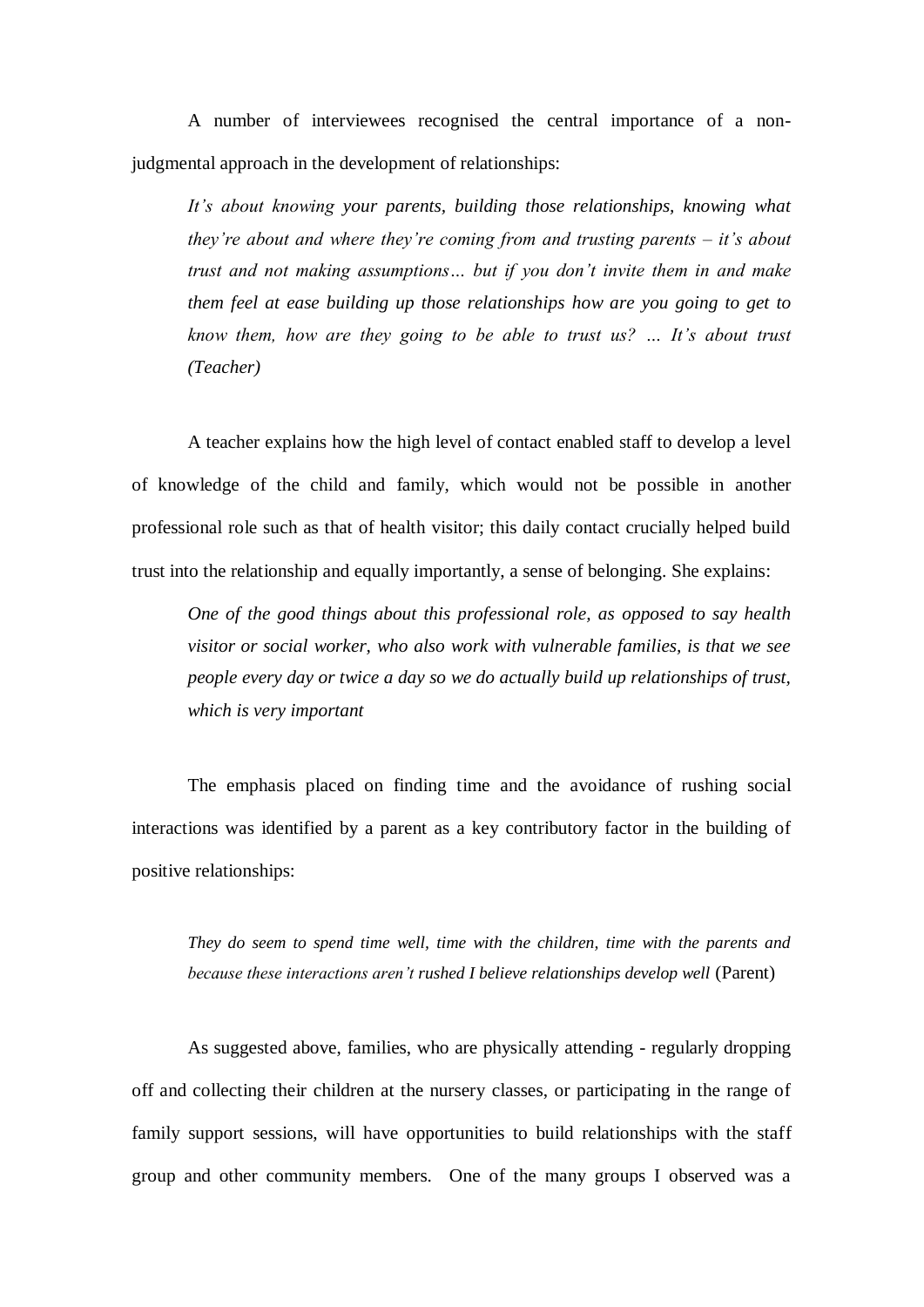smaller, more intimate group, specifically targeted at vulnerable female Asian women. The group was set up for two reasons; firstly, as the setting was aware that very few Asian women were accessing the universal groups such as 'Stay and Play' and, secondly, in response to a growing awareness of the need to provide additional support to vulnerable female members of the Asian community. The outreach worker explained how she was able to draw on the support of a key individual who literally rang round every Asian family 'on the books' and gently encouraged them to attend the group. Acting as a 'bridge' between the setting and the more vulnerable community members, this individual was one of three 'linkers' (Gilchrist 2009) I encountered who shared similar attributes, namely a secure knowledge of the local area, a high community profile, an understanding of the cultural background of some harder to reach community members, and an ability to community with non-English speakers in languages such as Urdu and Punjabi. Inviting the women to initially attend a much smaller group was seen as a strategic way to develop their confidence, with the aim that they might eventually join the larger group, open to all community members. Having made initial contact over the phone the key individual prepared them for what they might expect during the group session and was then there to welcome them and provide emotional support when they arrived.

The medium of children's play was another contributory factor in the building of positive relationships between different groups. When I began observing the children's play, I made a note of the ethnicity of the children in their chosen play interactions. After a while it became apparent there was no obvious pattern in terms of grouping, with children consistently playing in mixed cultural/ethnic groups. Interestingly, these intercultural relationships were not perceived to extend beyond the classroom to the same degree, with interviewees highlighting how cultural barriers still militated against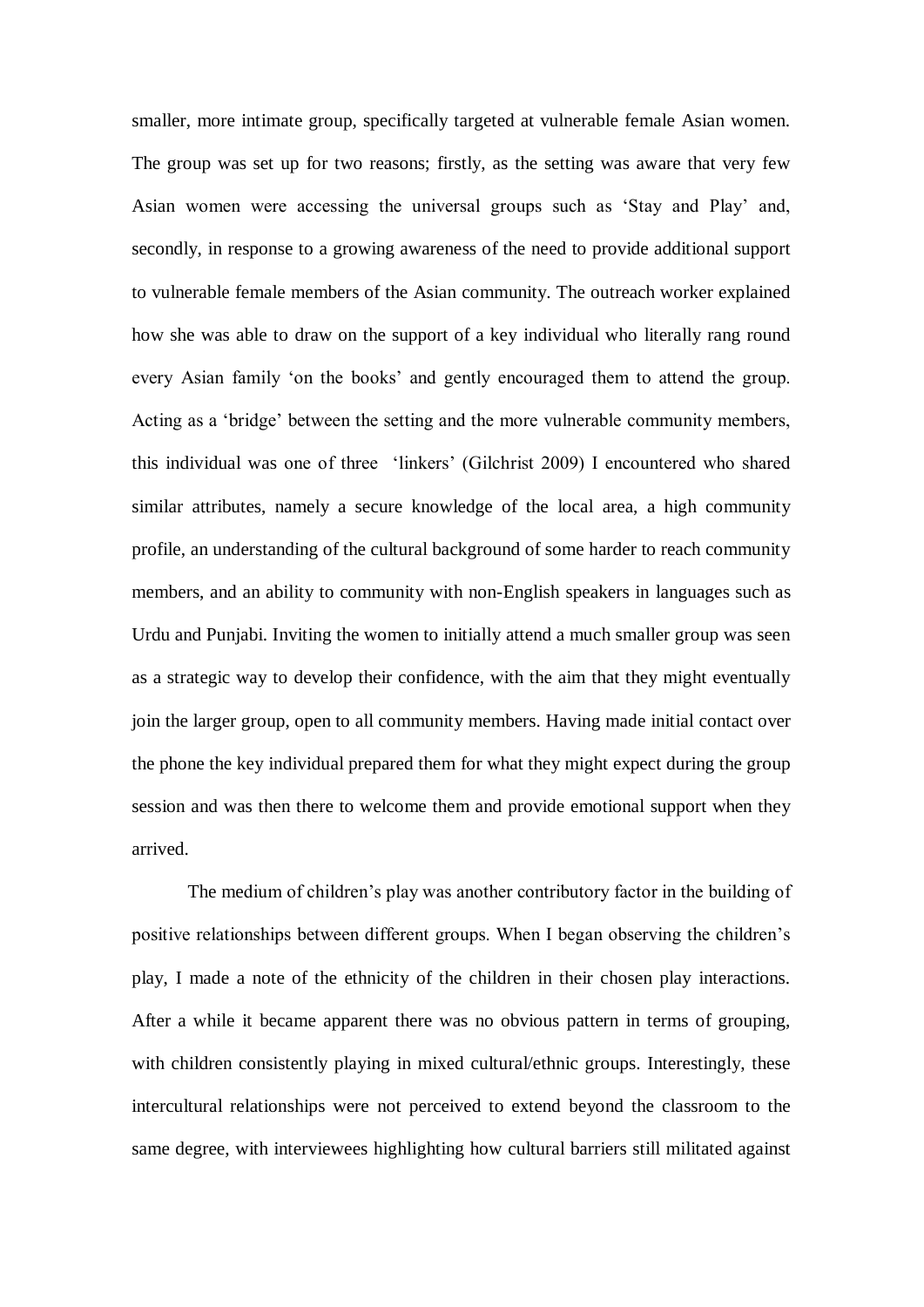children from different backgrounds playing together out of school. A parent explained how, in spite of inviting the whole nursery class to a birthday party, children from certain ethnic groups did not attend. A member of staff suggested that the nonattendance was rooted in parents' anxieties over the type of food that might be served. This assessment was echoed by another member of the staff group who explains:

*We had a birthday party organised by a white child, actually dual heritage, and he'd invited the whole class and I spoke to our Pakistani, Somali families, saying you've got to go, you've got to go and a lot of them were… hmmm and I said it's next door you know the area well and they were saying what type of food would there be there... would they have vegetarian food, or will they have halal food and will they eat the wrong type of food? So it's not that they don't want to come to the party but there are barriers…*

# *Ideologically motivated leadership*

The senior leadership was found to be a contributory factor in creating and sustaining the socially inclusive model operating at the setting. Throughout the interviews, the head teacher presented as politically and socially aware. Her significant repertoire of knowledge and understanding of the community cohesion agenda paid dividends in terms of the confident and authentic manner with which she approached the duty to promote community cohesion. This manifested in the emphatic manner in which she expressed forthright views on the importance of community cohesion in schools, describing it as fundamental and key. The head teacher describes how she welcomed the introduction of the duty to promote community cohesion and lamented the fact it was no longer evaluated within the Ofsted inspection framework.

The pursuit of socio-politically grounded ideals did not appear to be the sole preserve of the head teacher. Several of the senior leadership team made ideological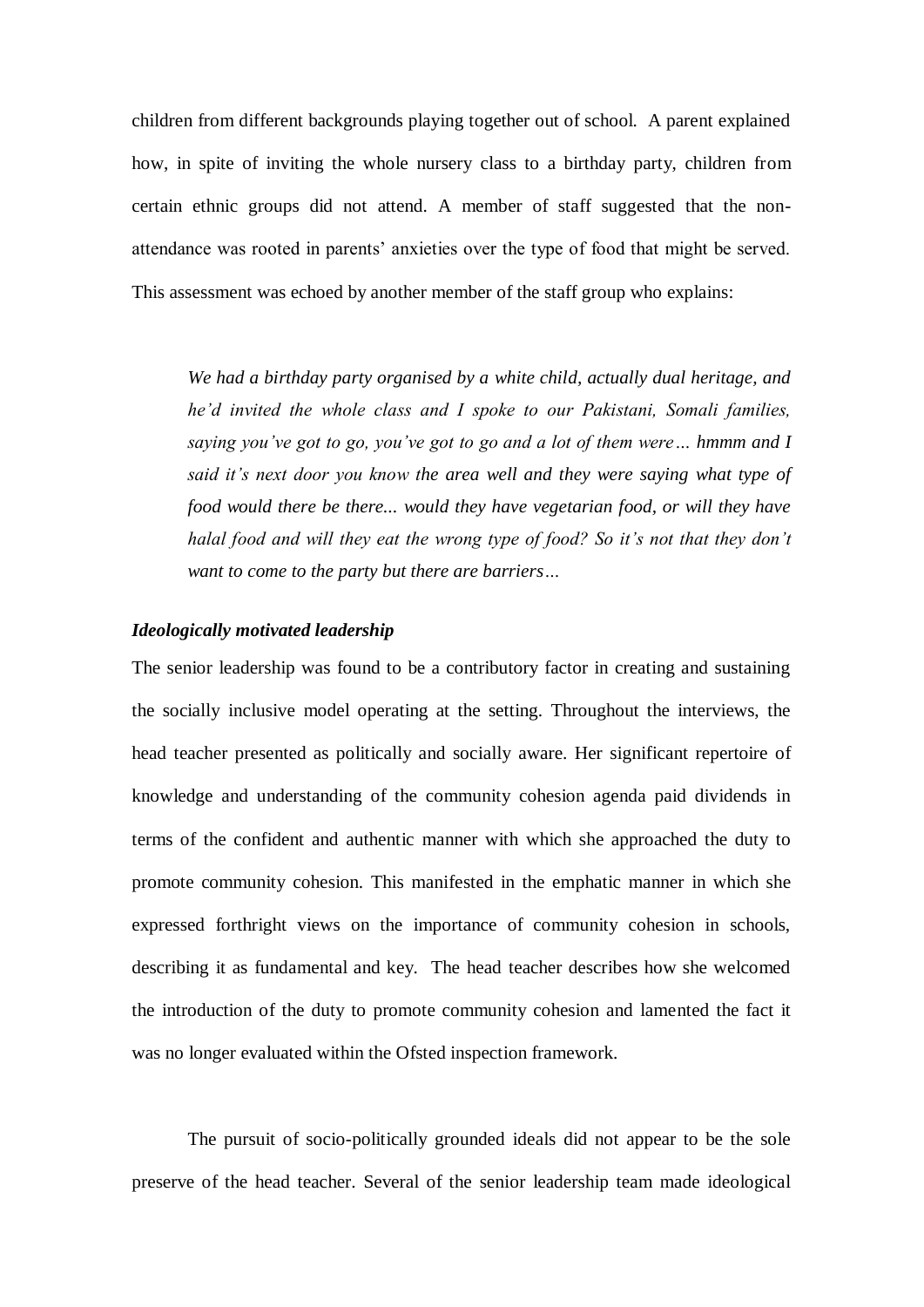statements relating to the morally compelling nature of their social responsibility. As the following comments illustrate, the staff members appear to possess similar, socially minded attributes, which represent a concern and commitment to support and protect all members of their community, particularly those who are vulnerable. A practitioner explains:

*There's something also about the historical nature of what nursery education is which is about helping people – quite small fragile little people to develop and become whatever they can be, which lends itself very well to a more social political way of looking at society that we need to help all groups so that they can become what their potential might be*

Interview data reveal consistency in the senior leadership team's commitment to 'protect' members who might suffer from non-inclusive assumptions or behaviours. To this end the team explained how they were prepared to hold 'tricky conversations'. The following two examples which warranted challenge relate to the areas of gender and sexual orientation; two out of the Equality Act's eleven protected areas. In one case, a family did not want a male practitioner changing their child's nappy. In another case, a parent felt strongly that somebody who was not heterosexual should not be working at the setting. A teacher outlines the protective approach taken:

*I did say he was entitled to his views but actually this is a centre that serves everybody and we have agreed to carry on having these difficult conversations with him.* 

# **Discussion of findings**

These data themes are linked to key theoretical and conceptual constructs within the community cohesion and broader discourse; a process which identifies the following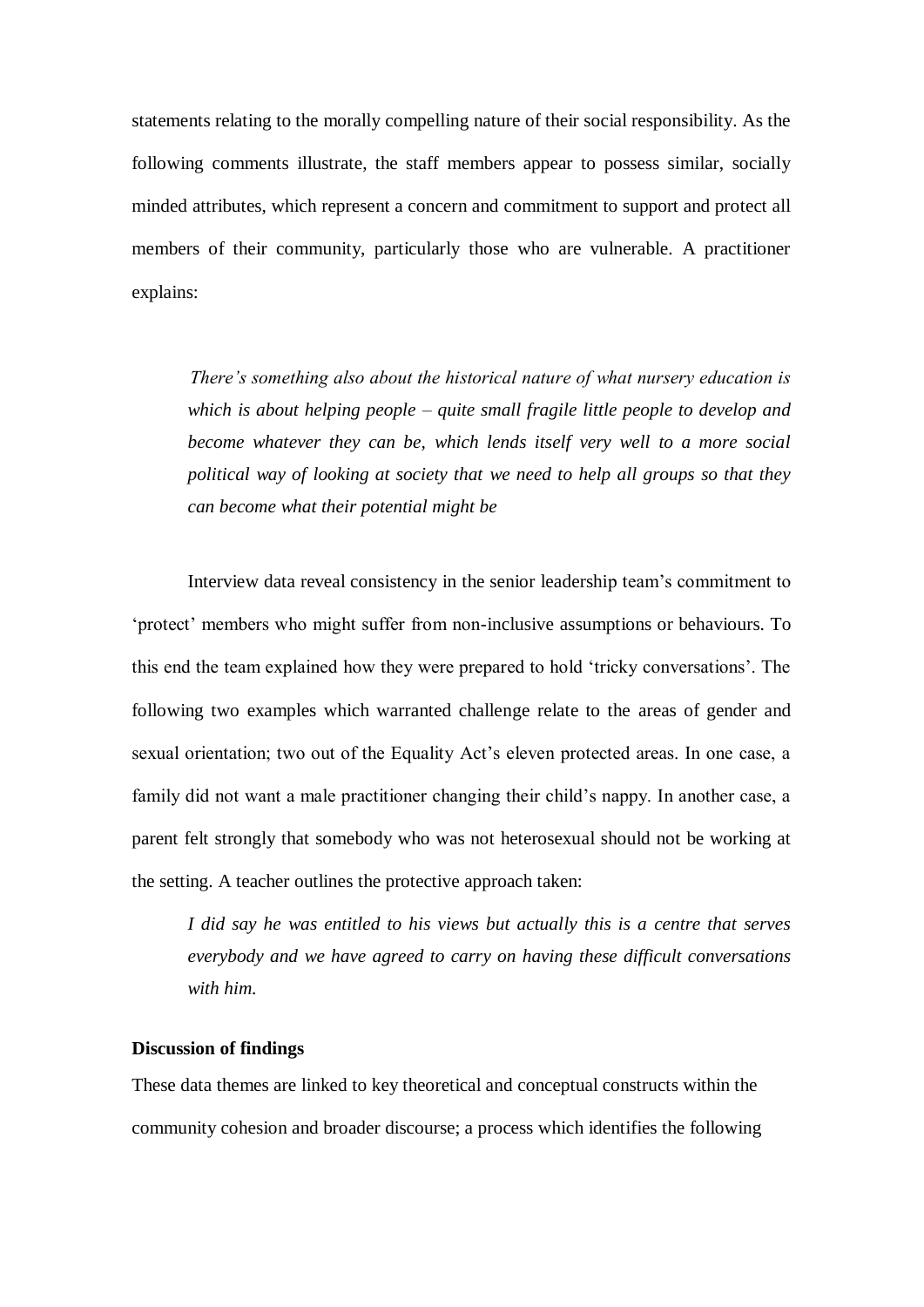three interrelated principles on which the setting's community cohesion approach is based.

# *Connecting with the self*

*The price for a serene, respectful encounter with the other is the engagement in an encounter with oneself* (Ramadan 2010:45)

A number of the study's findings appear to resonate with Ramadan's perspective in that they intimate a relationship between critical self-examination and the quality of our response towards others. This premise is predicated on the fundamental principle that as individuals we will be better positioned to connect with other community members, if we have connected with our own set of assumptions, values and beliefs we may harbour. The setting's cultural awareness programme, which relies on collaborative and dialogic practices, is designed to transform individual attitudes, as verified by a senior leader's comments:

*It's about shifting attitudes, but very slowly so that people can become more inclusive – it's something we really work at*

By inviting individuals to regularly participate in intercultural dialogue, the setting is affording its diverse members an opportunity to consider, or at least, encounter divergent worldviews, or alternative ways of framing the world. As such, this transformational social context, created at the local level, presents as a forum or space for 'possibilities of inter-culturalism' (Amin 2002:2), where 'meaningful interchanges' can take place and where 'cultural horizons' (Gutman 1994:9) can be expanded. Through the encouragement of pragmatic discussions, the setting is facilitating its participants to come to terms with, or gauge the nature and integrity of their own ontological position. Without the self-referential focus these discussions rely on, a critical awareness of one's perspectives could be reduced; potentially leaving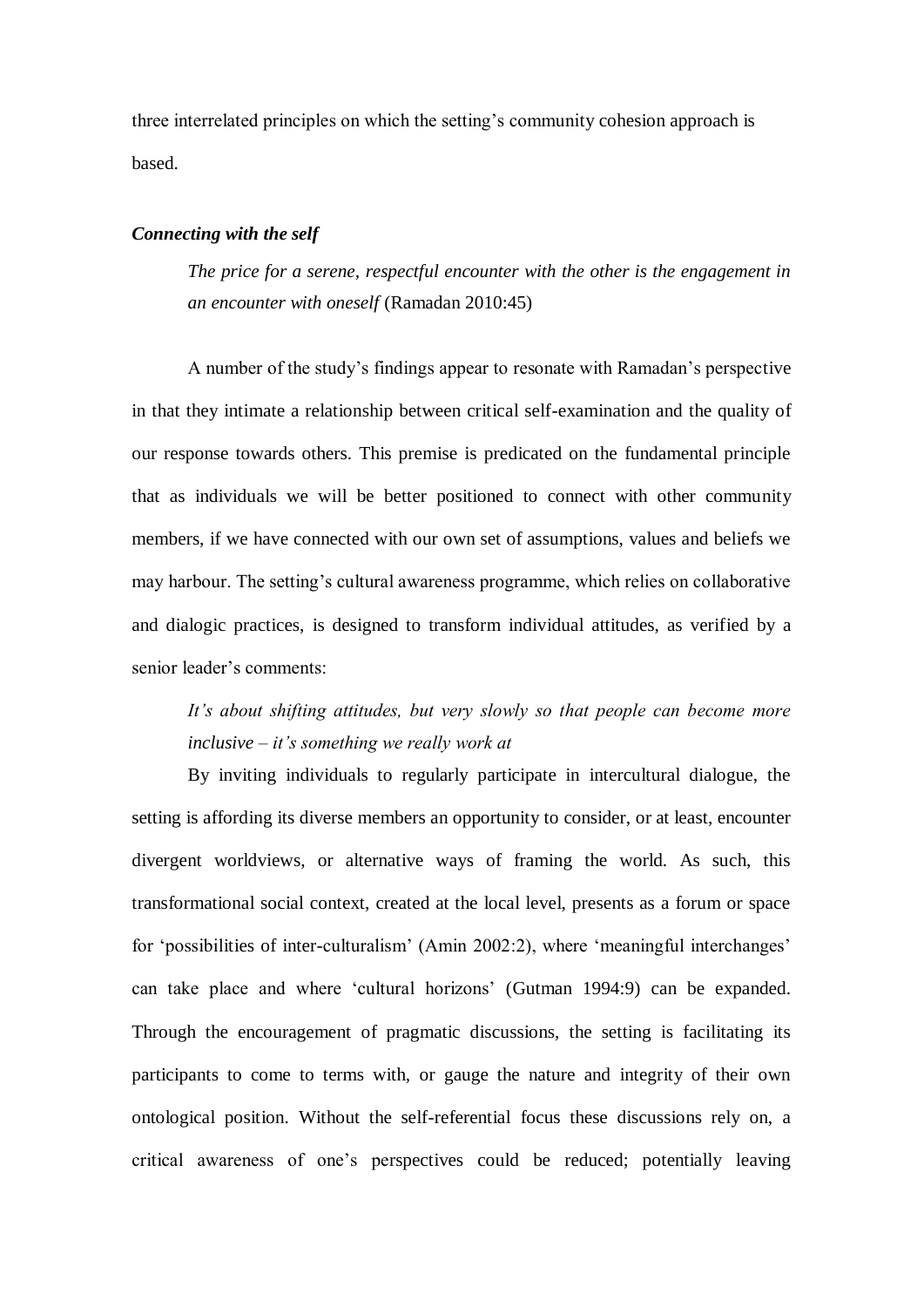unchallenged and static, non-inclusive, stereotypical and monist worldviews which can privilege certain groups at the expense of others. Left unchecked, such potentially prejudiced worldviews could undermine community cohesion on the basis of the holder's inability to appreciate and value the diversity of members' backgrounds.

The heuristic aspect of their work, which helps members to connect with 'the self' manifests as a concrete illustration of how to address underlying attitudes and values – a central component in what Cantle (2005) refers to as the imperative for a national democratic framework to tackle the fear of difference. Anchored in the vision for social justice, this 'moral' (Murphy 2002) dimension of their work aligns with the passionate pleas of (Ramadan 2010) whose writings on humans' quest for meaning urges self-knowledge and the need to examine our own conscience as a prerequisite for peaceful encounters with others. Interestingly, Ramadan maintains that as humans 'we are not born open-minded, respectful and pluralist'; an assertion which adds weight to the importance of the setting's work in developing these human capabilities.

# *The setting acts as a 'site of attachment'*

Examples were provided of how the setting challenged non-inclusive behaviours, by holding 'tricky conversations'. These measures provide evidence of how the setting strives to recognize and respect the distinct identities of its community members; in essence, taking steps to ensure members' 'protected characteristics' are actually 'protected'. This responsive dimension of their work, grounded in the legislative requirements of the Equality Act (2010), and manifesting in the inclusive patterns of social relating established by the setting, contributes to its political identity as a 'protective site' or 'community haven'. This designation is premised on the perceived, underlying socially-rooted affordance operating within the site, which enables its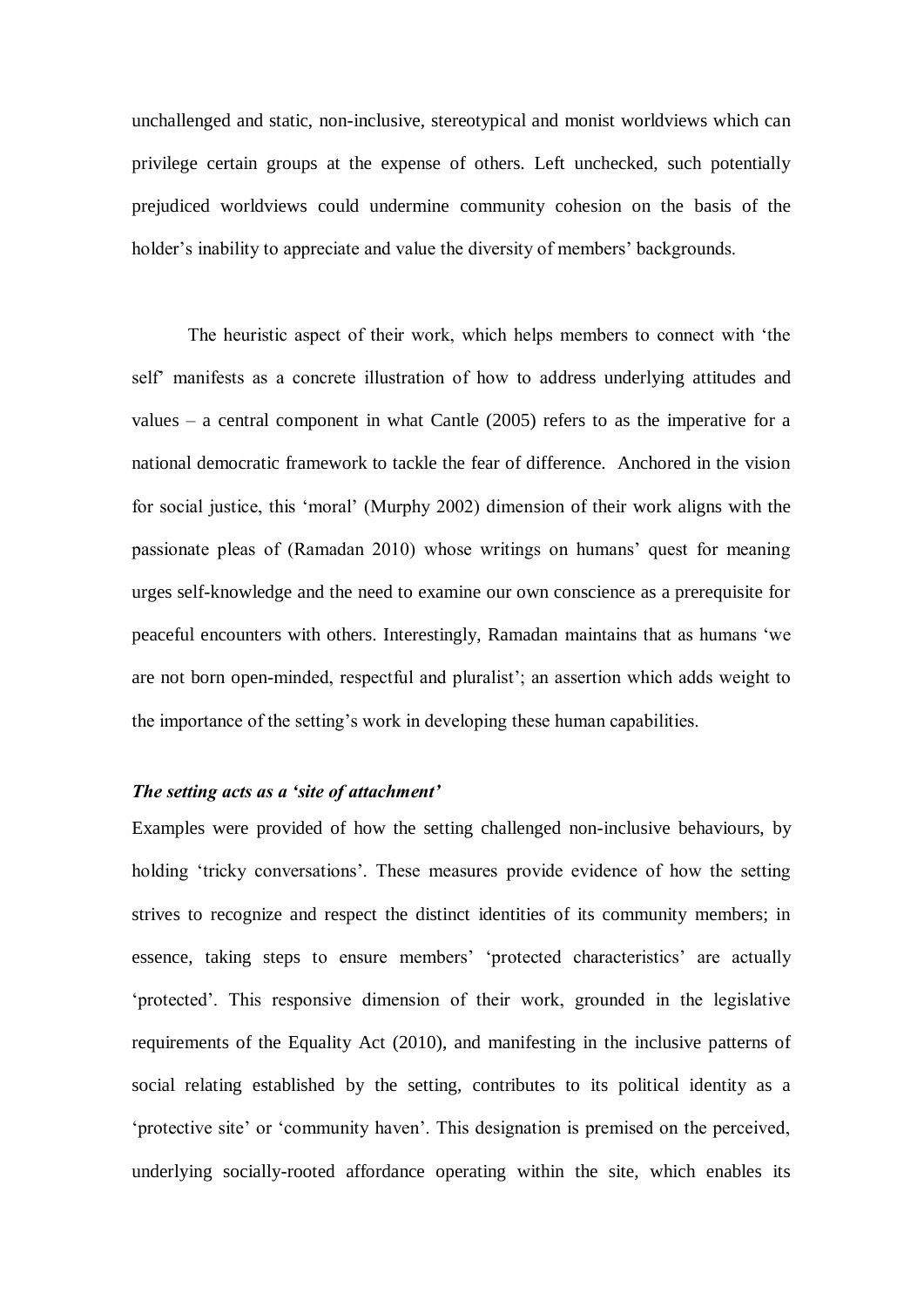diverse members to experience security and a sense of belonging or affiliation; a process which arguably helps to reduce social exclusion, contributing to the sense of cohesion.

The setting's recognition and responsiveness towards the distinct needs of people from all backgrounds points to an anchorage in the principles of attachment theory. The father of attachment theory is John Bowlby, whose seminal research sheds light on the integral relationship between early emotional attachment and subsequent mental health and well-being (Bowlby 1953). According to Bowlby, children develop an 'internal working model' of relationships. This internalised model serves as a psychological template; one which subsequently regulates expectations that basically other adults will behave towards them in a manner similar to their parents.

An application of these attachment principles to the findings around the setting's 'protective' affordances, lends support for the claim that the organisation as a whole collectively presents as a 'site of attachment'. This designation is predicated on the basis of the diverse and culturally sensitive staff group, who through their nonjudgemental and responsive interactions, support community members to establish meaningful emotional bonds or ties with the site. These attachment ties are instrumental in building a sense of belonging and, are arguably born out of feelings of trust; engendered through the positive, responsive and authentic interactions experienced. Consistently positive relationships were evidenced between community members and staff. Over time, these, 'non-rushed' interactions, experienced on a daily basis and built on a foundation of trust and security, arguably have the potential to impact the configuration of the internal working model of individual community members, giving rise to subtle changes in terms of projected expectations for other people's behaviour (including members of their community). The enhanced expectations towards other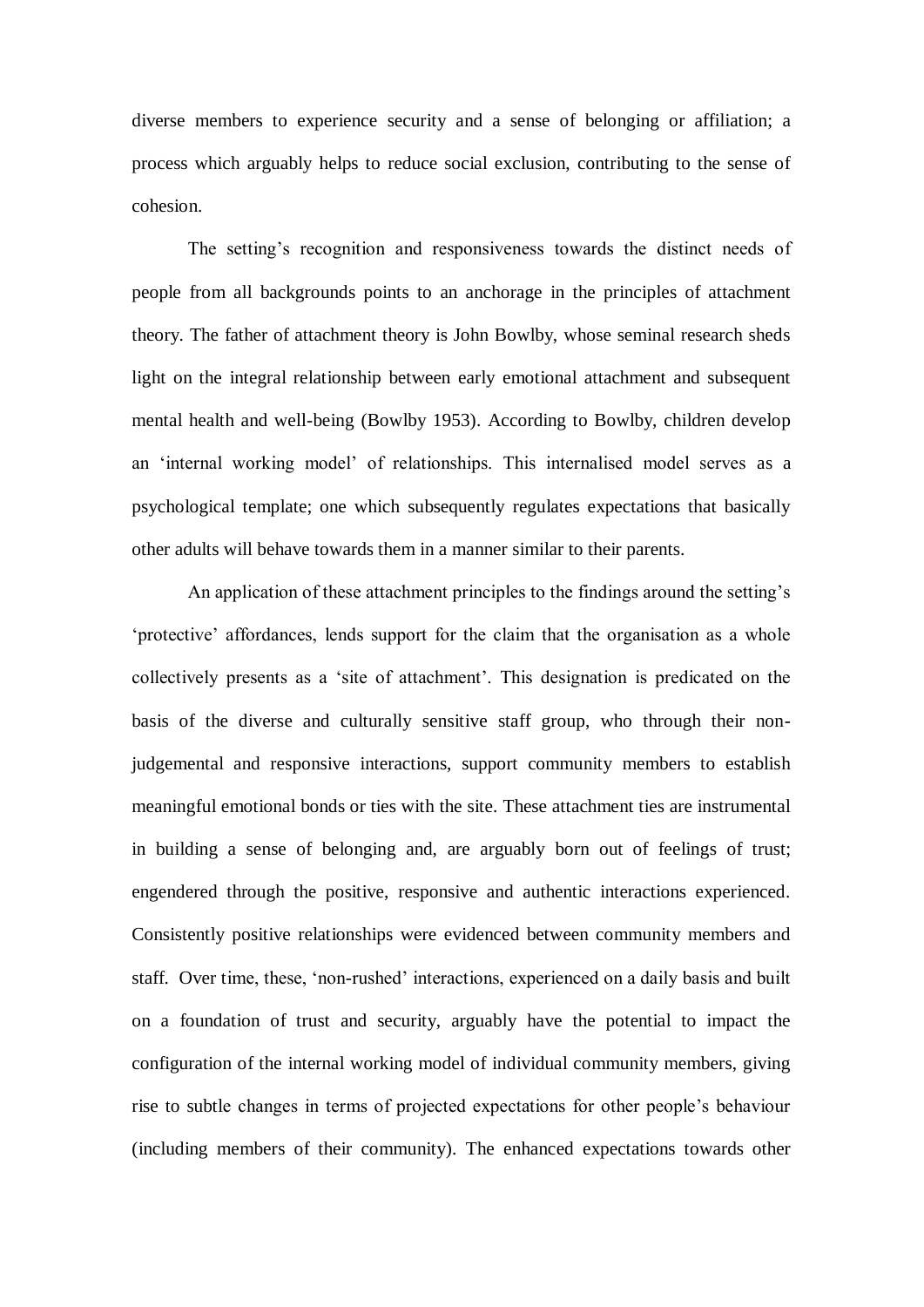people could well include increase levels of social trust - given the robustness of the model of trust the individual is drawing on. In a sense the setting is establishing inclusive patterns of social relating which can be sustained and perpetuated by community members into the community and beyond. Interestingly, the first link in the chain of inclusive relating can be tracked back to the sensitive and supportive working relationships (or bonds of trust) forged between staff members, whose own internal working models of relationships might be enhanced as a consequence. A practitioner explains:

*The way we look after the children does extend to staff – it's important to have a really good relationship with the people you work with, to feel well supported by each other.*

Crucially, the sense of attachment developed through responsive relationships is not reduced to just one single group or 'to the supposed supremacy of one ideology' (Ramadan 2010: 71) but is fostered for all groups, regardless of background. I suggest this pluralistic model of belonging or membership is based on, and encourages multiple forms of reference, thus feeding into the strand of community cohesion 'there is a common vision and sense of belonging for all communities', and sending clear messages that the site is a shared social space belonging to all. This commitment is expressed succinctly in the following comment made by a teacher:

*It's that respect and understanding here that everybody is equal; there's no one group of children, no one adult, no one thing that's more important than anybody else.* 

# **Plurality of cultural capitals**

In social integration discourse, the position of schools is described as complex in that they 'straddle the private and the public realm' (Parekh 2006: 202). Based on this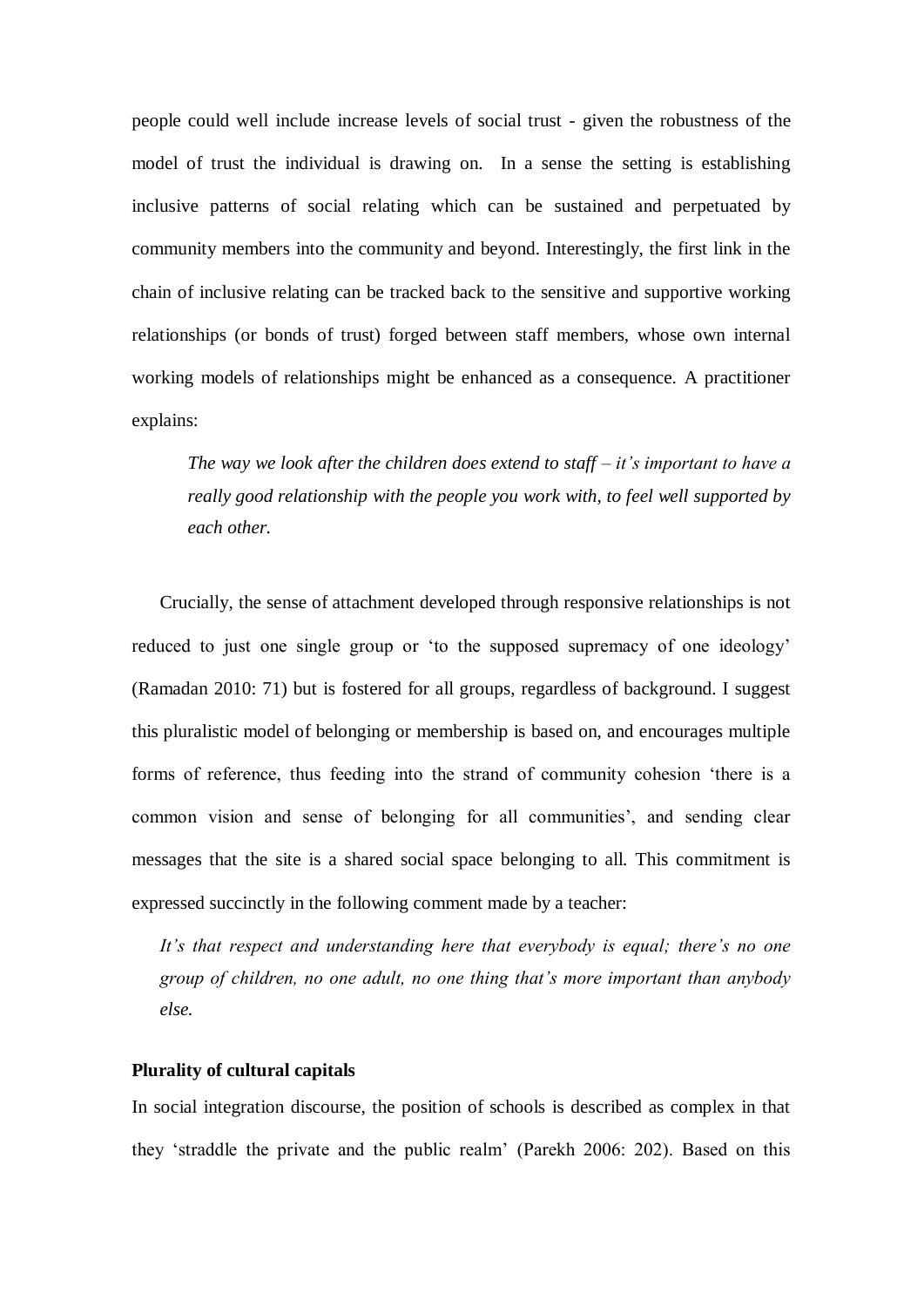evaluation one might deduce that the cultural constitution of schools is equally coconstructed from both realms. Drawing on my own experience as a primary school teacher, I argue the values of white, middle class teachers heavily influence the cultural constitution within many primary schools. This, of course, does not constitute a problem in itself. A problem only arises when the worldviews and values of the former become entrenched and when they are asserted over those of the families they serve. This potential dominance is highlighted by Marsh (2003). Problematizing the sovereignty of school-based literacy over home-based literacy, Marsh draws attention to the dynamic of 'one way traffic', a phenomenon which places an expectation on the family to orient themselves towards 'schooled literacy practices' (Heath 1983). This literacy-based example serves to highlight how schools can distance themselves from those families who do not 'sufficiently' orientate themselves in the direction of the school and who may subsequently find themselves at a disadvantage by virtue of their parallel existence to the organisation.

Insights drawn from the findings suggest that the setting does not place an expectation on families to move in a unilateral fashion towards the setting, but instead, advocates a culturally-sensitive dynamic of two-way traffic, or 'a flow in both directions', characterised by the setting's recognition and incorporation of the cultural practices of the home into those of the school. To illustrate, at induction, all parents are encouraged to complete a form, detailing any cultural events they celebrate so that these can be incorporated into the curriculum for all to enjoy. Use is made of software, which encourages families to take photos of their home environment; these are then made into learning resources. Regular intercultural events such as Book Week, present as a conduit with which to draw on the cultural capital of families, as they are invited to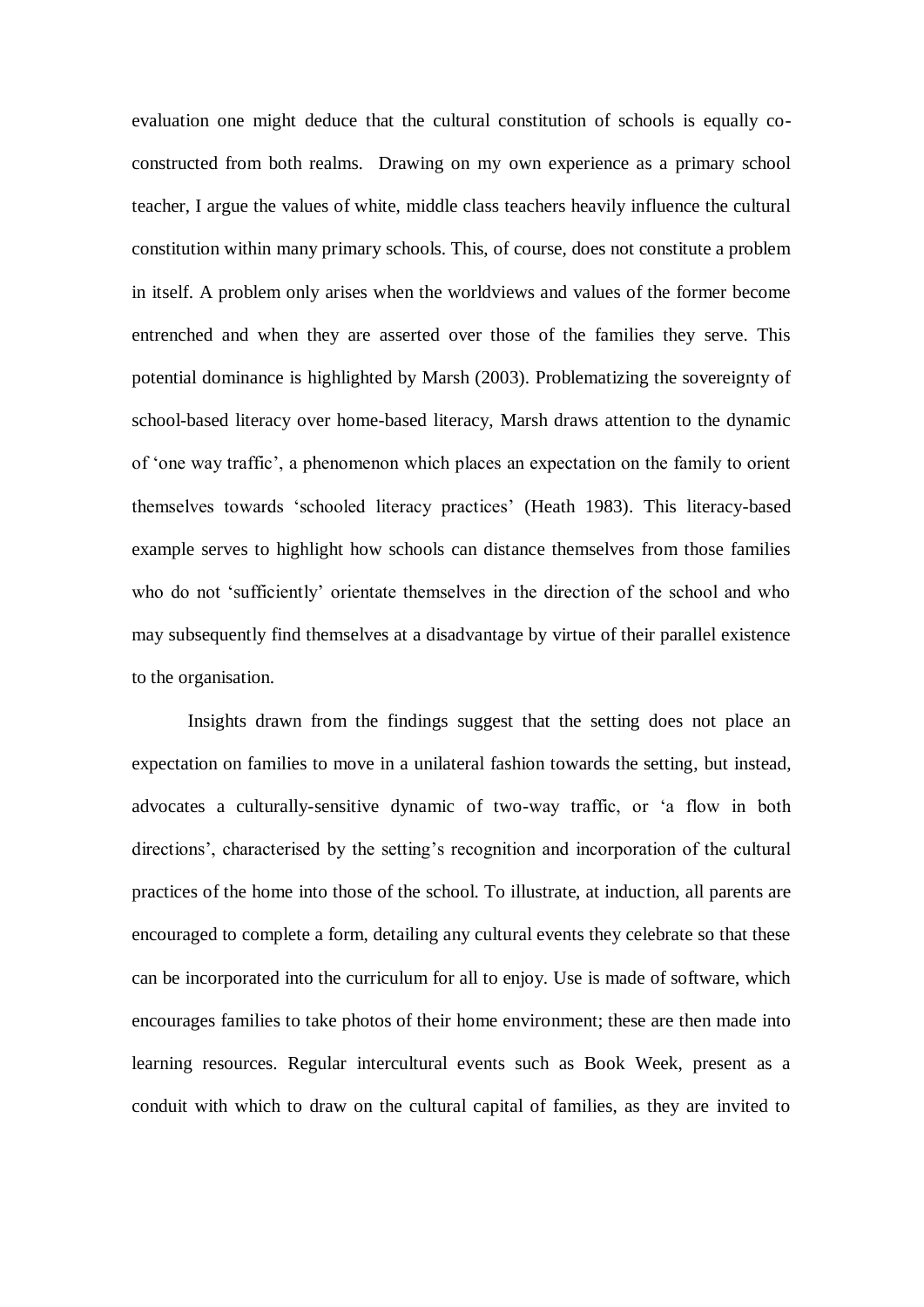share their knowledge of stories in different languages and cultures with the rest of the setting.

These collective practices reify the psychological movement made by the staff to socially and culturally connect with their families they serve. I interpret these embedded practices to be rooted in an appreciation and legitimatisation of the plurality of cultural capitals available at the setting. By engaging in this disparate 'community of practice' Wenger (1998) members have the opportunity to learn about the variance of cultural capitals that exist, whilst also gaining access to a pluralistic frame of reference, which makes explicit the equal value placed on all cultures. This frame of reference or social template is mediated by staff interactions, as well as by the setting's physical environment, with stimulating and thought provoking displays, resources and cultural artefacts reflecting global perspectives and divergent lifestyles. Such reifications essentially make explicit what is valued by the setting and thus might be perceived as functioning as 'grappling hooks' (Claxton & Carr 2004) or 'tokens of possible selves' (Cross & Marcus 1994) which learners can project into the future as possible positive identities. In this context rather than 'grappling hook' to support future outcomes, the metaphor of 'social mirror' might be more appropriate - for its inherent affordance in validating and strengthening members' identities at the present time.

### **Conclusion**

The findings have illustrated how the setting's commitment to foster inclusive relationships forges 'bonds of trust'; it is this critical social product, which helps members to experience a sense of 'shared belonging' or affiliation, integral to cohesive living. The core construct of affiliation, derived from 'feeling of equal worth to others', is regarded as one of the most important human capabilities; the pursuit of which makes us truly human (Nussbaum 2000:82). Schools, as shared human sites, are ideally placed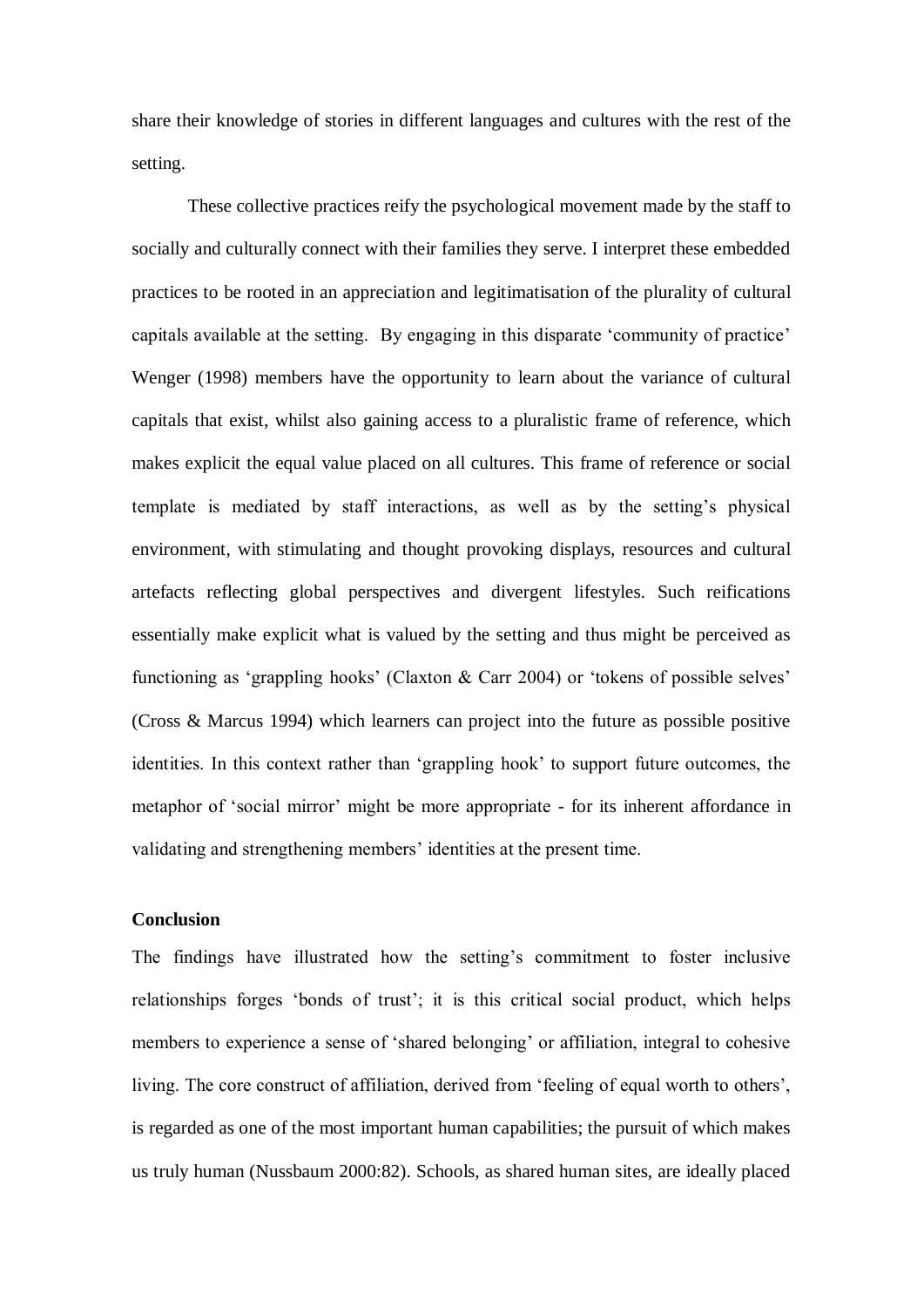to create and sustain a nurturing socially cohesive context where staff, children and their families, can learn to experience affiliation and other such human capabilities (Sen 1993). A significant obstacle to educational institutions, keen to pursue this 'personoriented and community-orientated' Quicke (1999: 3) ambition, presents in the form of the exacting and narrow nature of the accountability framework in which they operate. Schools may find that the significant efforts needed to meet the performativity demands divert attention and scant resources away from other broader social responsibilities, such as the challenging of negative assumptions harboured towards others. If we are serious about schools' capacity to contribute to social justice, then the integrity and status of this distorted and hegemonic framework needs to be subjected to concerted and rigorous challenge. An ideal outcome of this challenge would be a rebalancing – which would see the accountability framework weighted towards the needs of humans as opposed to those of the market. This case study provides valuable and reassuring insights into the strategic efforts made by one setting at the local level to work to this end. The empirical evidence presented represents a grass-roots approach to both community cohesion and social transformation. I suggest this commitment, which manifests in everyday pragmatic actions, now needs to be matched by an equally rigorous top-down commitment from social policy makers to rehumanize the educational arena.

# **References**

- Amin, A. (2002). *Ethnicity and the multicultural city*. Report for the ESCR Cities Programme and the Department of Transport, Local Goverment and the Regions.
- Ball, S. (1994). *Educational Reform: A critical post-structuralist approach*, Buckingham: Open University Press.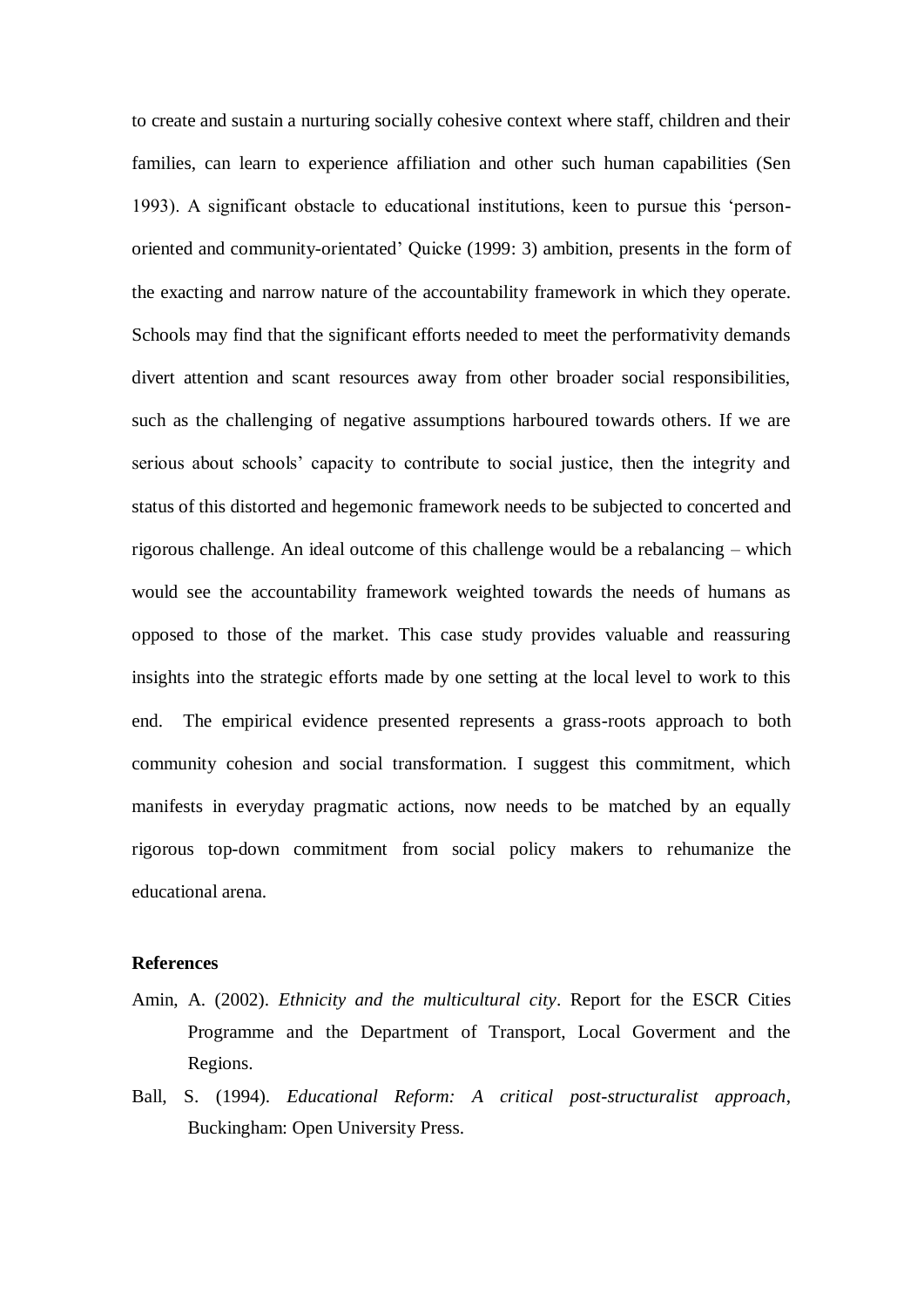Bates, R. (2007). "Developing Capabilities and the management of trust", in M. Walker and E. Unterhalter, (eds.), *Amartya Sen's Capability Approach and Social Justice in Education* Palgrave: Macmillan

Baumann, Z. (2001). *Community: Seeking Safety In An Insecure World*: Polity Press.

Bowlby, J. (1953). *Child Care and the Growth of Love*, London: Penguin.

- Burnett, J. (2004). "Community, cohesion and the state." *Race and Class*, 45(3), 1-18.
- Cantle, T. (2001). *Community Cohesion: A Report of the Community Cohesion Team*. Home Office, London.
- Cantle, T. (2005). *Community Cohesion a new framework for race and diversity*: Palgrave.
- Cantle, T. (2008). *Parallel Lives the development of Community Cohesion*. Smith Institute.
- Castells, M. (1997). *The power of identity*, Oxford: Blackwell.
- Ceppi, G., and Zini, M. (2003). *Children, spaces, relations metaproject for an environment for*
- Claxton, G., and Carr, M. (2004). "A framework for teaching learning: the dynamics of disposition." *Early Years*, 24(1).
- Cross, S. E., and Marcus, H. R. (1994). "Self-schemas, possible selves, and competent performance." *Journal of Educational Psychology*, 863, 423-452.
- Dahlberg, G., and Moss, P. (2005). *Ethics and Politics in Early Childhood Education*: RoutledgeFalmer.
- DCSF. (2007). *Guidance on the duty to promote community cohesion*. Communities and Local Government.
- Dyson, A., and Gallannaugh, F. (2008). *School level actions to promote community cohesion: a scoping map*. Institute of Education, University of London, Technical Report, EPPI Centre.
- Fukuyama, F. (1999). *Thr Great Disruption: Human Nature and the Reconstitution of Social Order*, London: Profile Books.
- Gilchrist, A. (2009). *The well-connected community A network approach to community development*, Bristol: Policy Press.
- Gorard, S. (2005). "Current contexts for research in educational leadership." *Educational Management, Adminstration and Leadership*, 33(2), 155-164.
- Green, A., and Preston, J. (2001). "Education and social cohesion: Recentering the Debate." *Peabody Journal of Education*, 76(3), 247-284.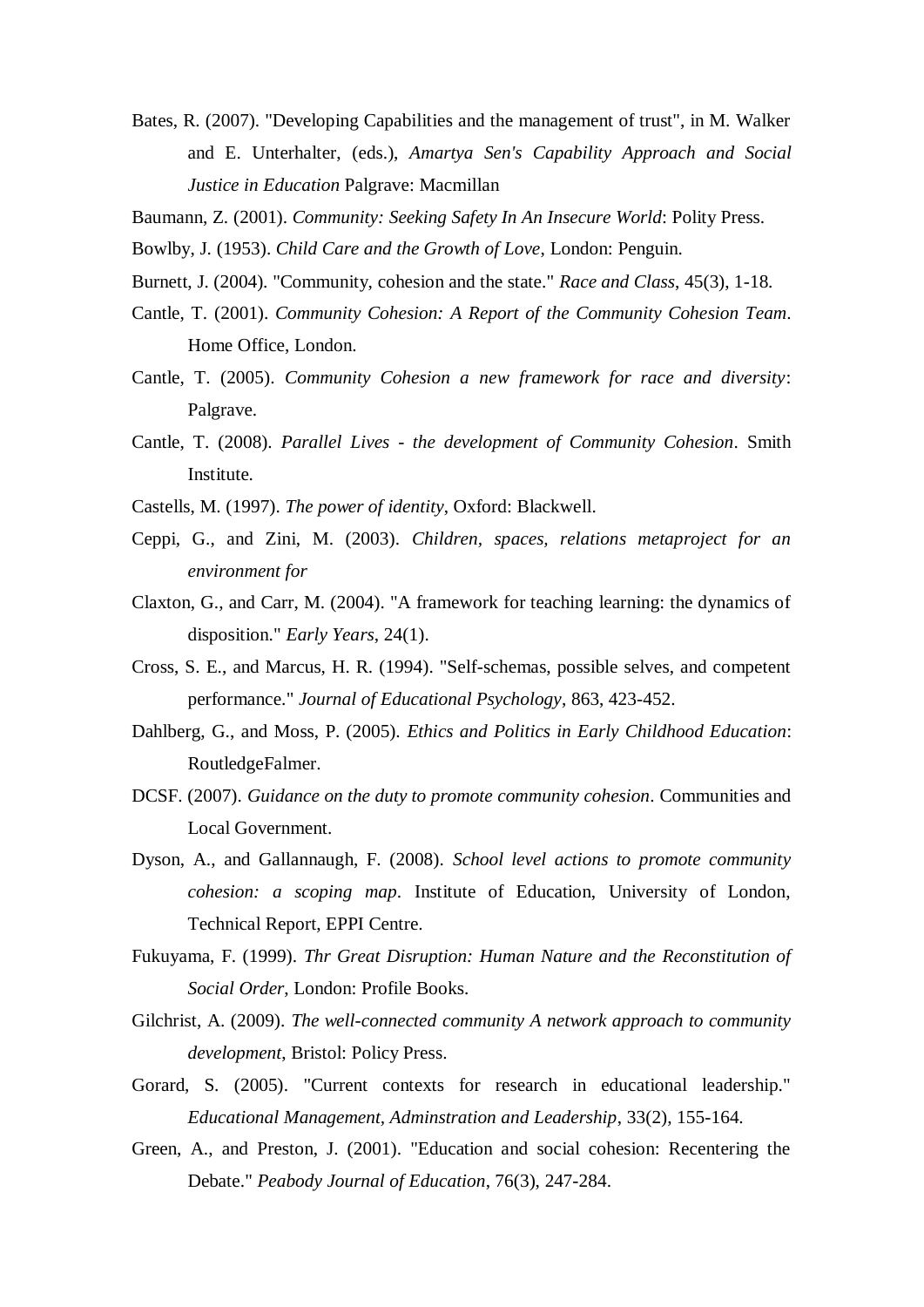- Gudykunst, W. (1995). "Anxiety/ uncertainty management AUM Theory", R. Wiseman, (ed.) *International Communication Theory*. City: Sage: London.
- Gundara, J. S. (2002). "Issues of Identity Intercultural Education, Citizenship and Social Cohesion"*Cohesion, Community and Citizenship*. City: Runnymede: London School of Economics.
- Gutman, A. (1994). "Multiculturalism Examining the Politics of Recognition" City: Princeton University Press: Princeton.
- Heath, S. B. (1983). *Way with words: Language, life and work in communities and classrooms*, Cambridge, MA: Cambridge University Press.
- HomeOffice. (2004). "Strength in Diversity: Towards a Community Cohesion Strategy". City: London: Home Office.
- Local Government Association. (2002). "Guidance on community cohesion". City: Local Goverment Association.
- Low, S. M., and Altman, I. (1992). "Place Attachment: a conceptual inquiry", in I. Altman and S. M. Low, (eds.), *Place Attachment*. London: Plenum Press.
- Lumby, J., and Coleman, M. (2007). *Leadership and Diversity. Challenging theory and practice in education*: London:Sage.
- MacNaughton, G. (2005). *Doing Foucault in Early Childhood Studies, Applying poststructural ideas*: Routledge.
- Marsh, J. (2003). "One way traffic? Connections between literary practices at home and in the nursery." *British Educational Research Journal*, 29(3), 369-382.
- Morrison, M. (2009). "Leadership and Learning Matters of Social Justice". City: Information Age Publishing, Inc.
- Murphy, J. (2002). "Reculturing the profession of educational leadership", in J. Murphy, (ed.), *The educational leadership challenge: Redefining leadership for the 21st century*. Chicago: Chicago University Press.
- Nussbaum, M. (1997). *Cultivating humanity. A classical defence of reform in liberal education*, Cambridge, MA Harvard University Press.
- Nussbaum, M. (2010). *Not for Profit Why Democracy needs the Humanities*, Princeton: Princeton University Press.
- Ouseley, H. (2001). *Community Pride not Prejudice, Making diversity work in Bradford*. Bradford.
- Parekh, B. (2006). *Rethinking Multiculturalism Cultural Diversity and Political Theory*: Palgrave Macmillan.